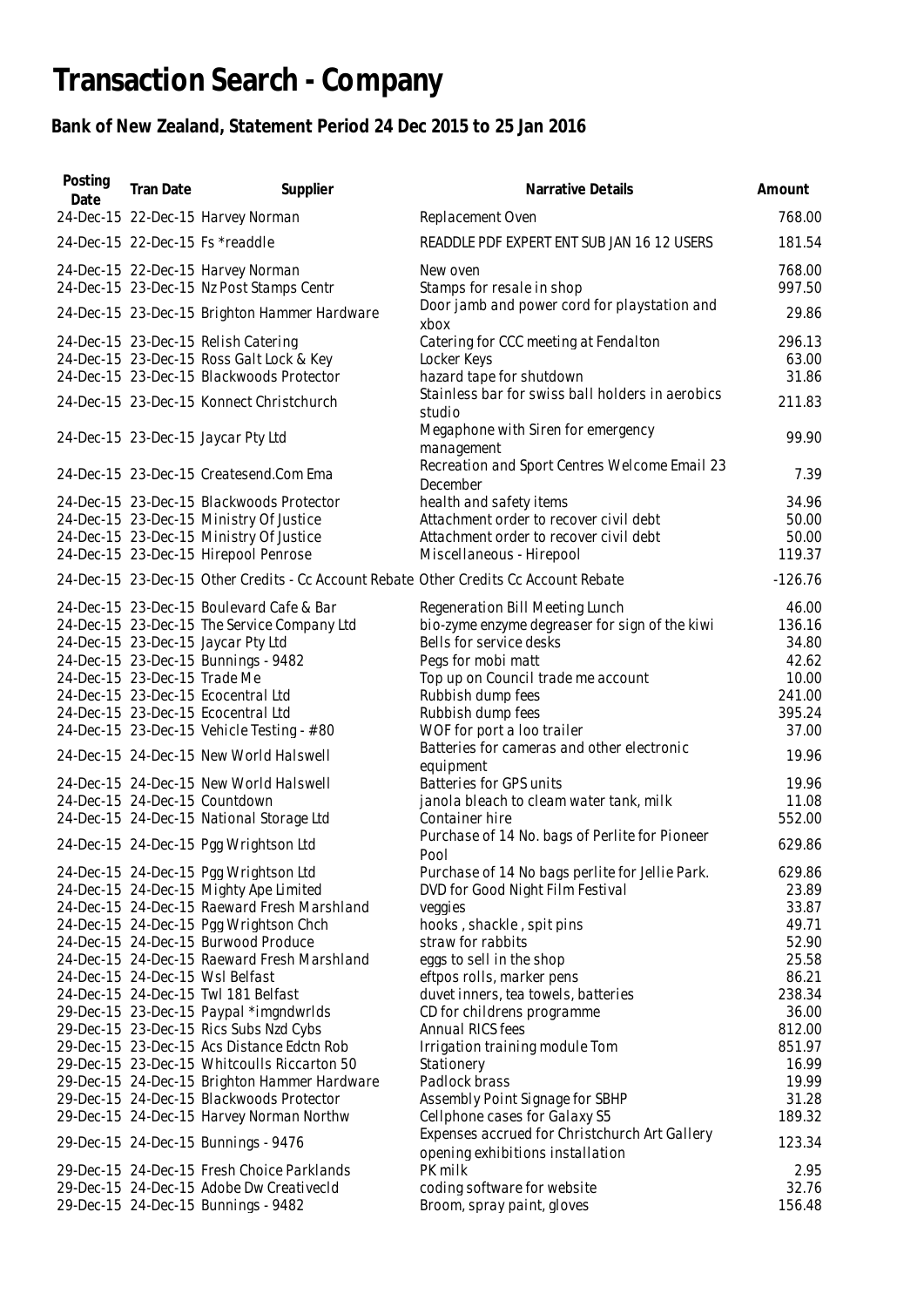| Posting<br>Date | <b>Tran Date</b>             | Supplier                                                                        | Narrative Details                                                                                | Amount           |
|-----------------|------------------------------|---------------------------------------------------------------------------------|--------------------------------------------------------------------------------------------------|------------------|
|                 |                              | 29-Dec-15 25-Dec-15 Har*harvard Busns Rev                                       | Library subscription - invoiced for NZ\$264.13 but<br>amount required on website was NZ\$235.00. | 235.00           |
|                 |                              | 29-Dec-15 27-Dec-15 Ecocentral Ltd                                              | Shelter rubbish dumping fees                                                                     | 19.28            |
|                 |                              | 29-Dec-15 27-Dec-15 Harvey Norman Stores                                        | Cellphone cases for Galaxy S5                                                                    | 99.88            |
|                 |                              | 29-Dec-15 27-Dec-15 Couplands Bakeries                                          | bread for re sale in the shop                                                                    | 19.80            |
|                 |                              | 29-Dec-15 28-Dec-15 Ecocentral Ltd                                              | tip refuse truck                                                                                 | 149.42           |
|                 |                              | 29-Dec-15 28-Dec-15 Mister Minit                                                | 3 copies of keys for leadership team                                                             | 30.35            |
|                 |                              | 29-Dec-15 28-Dec-15 Couplands Bakeries                                          | Bread and milk for resale in the shop                                                            | 43.72            |
|                 |                              |                                                                                 |                                                                                                  |                  |
|                 |                              | 29-Dec-15 29-Dec-15 Countdown                                                   | Milk for Carlyle staff room<br>Milk for staffroom during holiday period and                      | 5.90             |
|                 |                              | 29-Dec-15 29-Dec-15 Countdown                                                   | plastic bags for Getting Ready for Reading<br>programme                                          | 11.68            |
|                 |                              | 29-Dec-15 29-Dec-15 Twl 123 Eastgate                                            | Photo frame to display library history pieces to<br>customers                                    | 14.00            |
|                 |                              | 29-Dec-15 29-Dec-15 Twl 123 Eastgate                                            | Photo frames to display library history pieces to<br>customers                                   | 36.00            |
|                 |                              | 29-Dec-15 29-Dec-15 Caltex Redwood                                              | milk for staffroom                                                                               | 5.50             |
|                 |                              | 29-Dec-15 29-Dec-15 Freshchoice Barrington                                      | Milk for SP Library                                                                              | 2.65             |
|                 |                              | 29-Dec-15 29-Dec-15 Mitre 10 Mega Hornby                                        | Lyttelton Rubbish Bags                                                                           | 73.97            |
|                 |                              | 29-Dec-15 29-Dec-15 Raeward Fresh Marshland                                     | veggies                                                                                          | 35.86            |
|                 |                              | 30-Dec-15 29-Dec-15 Bunnings - 9482                                             | screws/rak/e/consumables for general<br>maintenance                                              | 444.42           |
|                 |                              | 30-Dec-15 29-Dec-15 Hall Machinery Chris                                        | repair of skimmer basket body and replace<br>capacitor on Circulation pump for parks pools       | 299.00           |
|                 |                              | 30-Dec-15 29-Dec-15 Caltex Hornby                                               | Milk for tearoom                                                                                 | 6.00             |
|                 |                              | 30-Dec-15 29-Dec-15 Bp Oil New Zealand L                                        | Petrol/Diesel for Forklifts at New Years Eve                                                     | 103.81           |
|                 |                              | 30-Dec-15 29-Dec-15 Ross Galt Lock & Key                                        | parks master keys                                                                                | 45.90            |
|                 |                              |                                                                                 | oil for vehicles                                                                                 | 50.99            |
|                 |                              | 30-Dec-15 30-Dec-15 Repco Northwood 52                                          |                                                                                                  |                  |
|                 |                              | 30-Dec-15 30-Dec-15 Countdown                                                   | Crew Soft Drinks [Cold] Working off site                                                         | 62.91            |
|                 |                              | 30-Dec-15 30-Dec-15 New World South City                                        | Crew Soft Drinks [Cold] Working off site                                                         | 141.39           |
|                 |                              | 31-Dec-15 29-Dec-15 Hootsuite Media Inc.                                        | Hootsuite licence fee 29 December                                                                | 113.54           |
|                 |                              | 31-Dec-15 29-Dec-15 Facebk *nf6q29apt2                                          | Cricket Facebook posts                                                                           | 70.02            |
|                 |                              | 31-Dec-15 29-Dec-15 Box.Com UK Ltd Usd                                          | Box sub Jan 16                                                                                   | 67.23            |
|                 |                              | 31-Dec-15 30-Dec-15 Bunnings - 9482                                             | bbq                                                                                              | 378.98           |
|                 |                              | 31-Dec-15 30-Dec-15 Createsend.Com Ema                                          | Recreation and Sport Centres Welcome Email 23<br>December 2015                                   | 7.30             |
|                 |                              | 31-Dec-15 30-Dec-15 Lincraft NZ Limited                                         | Buttons for Getting Ready for Reading programme                                                  | 9.51             |
|                 |                              | 31-Dec-15 30-Dec-15 Hell Pizza Riccarton                                        | Staff catering for New year Eve event (all day pack<br>in and evening event)                     | 108.50           |
|                 |                              | 31-Dec-15 30-Dec-15 Subway South City                                           | Crew Meals working Offsite                                                                       | 24.40            |
|                 |                              | 31-Dec-15 30-Dec-15 Bunnings - 9476                                             | storage for stock and power cable for lyttelton<br>pace clock                                    | 289.82           |
|                 |                              | 31-Dec-15 30-Dec-15 Couplands Bakeries                                          | Milk and bread for resale in the shop                                                            | 37.74            |
|                 |                              | 31-Dec-15 31-Dec-15 Twl 175 South City                                          | File Boxes                                                                                       | 50.00            |
|                 |                              | 31-Dec-15 31-Dec-15 Mitre 10 Beckenham                                          | general fastenings, crc, silicone spray and drill<br>bits                                        | 117.10           |
|                 |                              | 31-Dec-15 31-Dec-15 The Drawing Room Limite                                     | Card for Art Makes Me competition signs                                                          | 34.18            |
|                 |                              |                                                                                 |                                                                                                  |                  |
|                 |                              | 31-Dec-15 31-Dec-15 Placemakers Riccarton                                       | Anchorfix, to seal a toilet                                                                      | 36.43            |
|                 |                              | 5-Jan-16 28-Dec-15 Surveymonkey.Com                                             | Survey Monkey monthly subscription                                                               | 39.00            |
|                 |                              | 5-Jan-16 30-Dec-15 Harvey Norman Northw                                         | omega freestanding oven                                                                          | 668.00           |
|                 | 5-Jan-16 30-Dec-15 Goformz   |                                                                                 | Readdle PDF expert sub Jan 16 10 users                                                           | 94.49            |
|                 | 5-Jan-16 31-Dec-15 Papertree |                                                                                 | Notebooks for wildlife observations                                                              | 20.96            |
|                 |                              | 5-Jan-16 31-Dec-15 Bunnings - 9476                                              | Gloves and watering buckets for Charlesworth<br>Reserve Volunteer Groups                         | 74.07            |
|                 |                              | 5-Jan-16 31-Dec-15 Facebook S45x49sgx2                                          | Summer of Cricket Facebook post                                                                  | 3.92             |
|                 |                              | 5-Jan-16 31-Dec-15 Facebk *acc2p8ant2                                           | SummerTimes New Years Eve Facebook posts.                                                        | 63.63            |
|                 |                              |                                                                                 | Pioneer MTB Race, New Years Eve, Cricket & Jellie                                                |                  |
|                 |                              | 5-Jan-16 31-Dec-15 Facebook R45x49sgx2<br>5-Jan-16 31-Dec-15 Facebk *sud3t8w8v2 | Park Pool Facebook posts                                                                         | 416.99<br>155.75 |
|                 |                              |                                                                                 | Facebook promoted posts<br><b>Bike tubes</b>                                                     | 30.00            |
|                 |                              | 5-Jan-16 31-Dec-15 Cyclone Cycles & Mowers L                                    |                                                                                                  | 11.89            |
|                 |                              | 5-Jan-16 31-Dec-15 Bp Connect Marshlands                                        | Trailer light socket                                                                             |                  |
|                 |                              | 5-Jan-16 31-Dec-15 Bunnings - 9482                                              | Chain, link split, batteries                                                                     | 145.84           |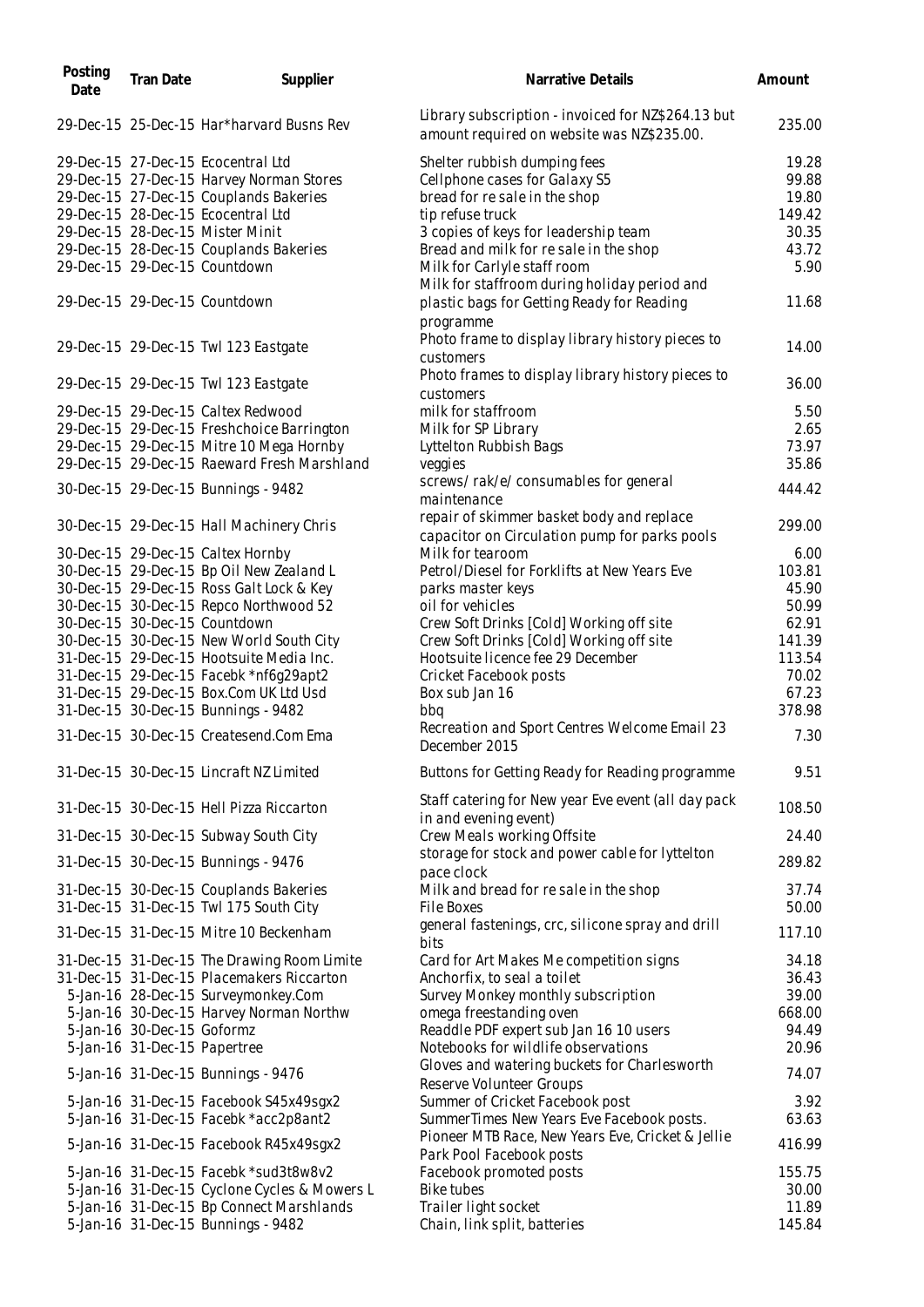| Posting<br>Date | <b>Tran Date</b> | Supplier                                   | Narrative Details                                                                           | Amount   |
|-----------------|------------------|--------------------------------------------|---------------------------------------------------------------------------------------------|----------|
|                 |                  | 5-Jan-16 31-Dec-15 Sushi Time Southcity    | Crew Meals working Offsite                                                                  | 48.20    |
|                 |                  | 5-Jan-16 31-Dec-15 Smiths Hire             | water blaster unit                                                                          | 245.00   |
|                 |                  | 5-Jan-16 31-Dec-15 Couplands Bakeries      | Milk for re sale in the shop                                                                | 11.96    |
|                 |                  | 5-Jan-16 31-Dec-15 Toyworld Tower Junction | Colouring books                                                                             | 20.78    |
|                 |                  | 5-Jan-16 31-Dec-15 Bunnings - 9476         | hinges, cone barriers, hinges                                                               | 116.06   |
|                 |                  | 5-Jan-16 31-Dec-15 Paramount Pools & Spas  | Products for the spa pool                                                                   | 230.00   |
|                 |                  | 5-Jan-16 31-Dec-15 Harvey Norman           | microwaves for Tourist Flats                                                                | 384.00   |
|                 |                  | 5-Jan-16 1-Jan-16 Bunnings - 9482          | Oil spray for manuka blight control                                                         | 59.48    |
| $5$ -Jan-16     |                  | 1-Jan-16 Fulcrumapp.Com                    | Supply of data capture tool CWW accets                                                      | 148.48   |
| $5$ -Jan-16     |                  | 2-Jan-16 Y G*yogaglo                       | YogaGlo website                                                                             | 26.99    |
| $5$ -Jan-16     |                  | 3-Jan-16 Ecocentral Ltd                    | Shelter rubbish dumping fees                                                                | 9.64     |
| $5$ -Jan-16     |                  | 3-Jan-16 Ecocentral Ltd                    | refuse truck tip                                                                            | 139.78   |
| $5$ -Jan-16     |                  | 4-Jan-16 Ecocentral Ltd                    | Refuse truck tip                                                                            | 81.94    |
| $5$ -Jan-16     |                  | 4-Jan-16 National Storage Ltd              | Storage facility costs for overflow shop<br>merchandise and storing tools and equipment.    | 458.00   |
| $5$ -Jan-16     |                  | 5-Jan-16 Countdown                         | Cat food used for hedgehog monitoring                                                       | 6.78     |
| $5$ -Jan-16     |                  | 5-Jan-16 Ferrymead Mitre 10 Mega           | Screwdriver (subsequently returned and refund<br>received)                                  | 38.90    |
| $5$ -Jan-16     |                  | 5-Jan-16 Mitre 10 Beckenham                | Credit Voucher Mitre 10 Beckenham for                                                       | $-38.90$ |
|                 |                  |                                            | screwdriver purchase                                                                        |          |
| $5$ -Jan-16     |                  | 5-Jan-16 Mitre 10 Beckenham                | Screwdriver for opening traps                                                               | 60.54    |
| $5$ -Jan-16     |                  | 5-Jan-16 Mitre 10 Mega Hornby              | hoses, water timer, hose fittings,                                                          | 167.48   |
| 5-Jan-16        |                  | 5-Jan-16 National Storage Ltd              | container hire                                                                              | 109.00   |
|                 |                  |                                            | Window film for health and safety, so customers                                             |          |
| $5$ -Jan-16     |                  | 5-Jan-16 Ferrymead Mitre 10 Mega           | can identify the floor to ceiling window                                                    | 16.11    |
| $5$ -Jan-16     |                  | 5-Jan-16 Ferrymead Mitre 10 Mega           | Window film for health and safety, so customers<br>can identify the floor to ceiling window | 50.00    |
| $5$ -Jan-16     |                  | 5-Jan-16 Mitre 10 Bishopdale               | flyspray & sticky traps for fungus gnats in tunnel<br>house.                                | 37.90    |
| $5$ -Jan-16     |                  | 5-Jan-16 First Direct Taxis                | taxi from Blackwells to Harewood,                                                           | 45.00    |
| $6$ -Jan-16     |                  | 4-Jan-16 Formassembly.Com                  | Form assembly - online form software                                                        | 380.52   |
| $6$ -Jan-16     |                  | 5-Jan-16 Mountain Adventure N              | Safety boots                                                                                | 345.00   |
| $6$ -Jan-16     |                  | 5-Jan-16 Ecocentral Ltd                    | Dump Fee - Rubbish WO                                                                       | 62.66    |
| $6$ -Jan-16     |                  | 5-Jan-16 Industrial Processors             | 28 15kg bags of Perlite filter aid replacing the DE<br>filter media                         | 1051.10  |
| $6$ -Jan-16     |                  | 5-Jan-16 Elite Fitness Christchurc         | 5KG replacement dumbbell for Fitness Centre                                                 | 19.95    |
| $6$ -Jan-16     |                  | 5-Jan-16 Companies Office Iponz            | Tenancy Tribunal application                                                                | 20.44    |
| $6$ -Jan-16     |                  | 5-Jan-16 Blackwoods Protector              | Safety boots, earmuffs etc for Hywel                                                        | 209.55   |
| $6$ -Jan-16     |                  | 6-Jan-16 Ace Training                      | <b>Excel Training</b>                                                                       | 247.25   |
| $6$ -Jan-16     |                  | 6-Jan-16 Ace Training                      | <b>Excel Training</b>                                                                       | 356.50   |
| $6$ -Jan-16     |                  | 6-Jan-16 Mitre 10 Beckenham                | Tent pegs for fire investigations for tracking fire<br>runs                                 | 26.21    |
| $6$ -Jan-16     |                  | 6-Jan-16 Waterforce Christchurch           | Plumbing gear to carry water from stream to new<br>fire pond                                | 269.67   |
| $6$ -Jan-16     |                  | 6-Jan-16 Wsl Eastgate                      | Stationery expenses for gift wrapping                                                       | 15.00    |
| $6$ -Jan-16     |                  | 6-Jan-16 Christchurch City Cncl            | Parking Coupons                                                                             | 139.50   |
| $6$ -Jan-16     |                  | 6-Jan-16 Pak N Save Wainoni                | Volunteer vouchers for monthly return<br>acknowledgement                                    | 240.00   |
| $6$ -Jan-16     |                  | 6-Jan-16 Wsl South City                    | Protective case and stylus for tablet                                                       | 129.98   |
| $6$ -Jan-16     |                  | 6-Jan-16 No1 Fitness                       | speed ladder - outdoor training - Connect                                                   | 53.50    |
| $6$ -Jan-16     |                  | 6-Jan-16 Placemakers Riccarton             | Waltham Pool - hooks, batteries, safety glasses                                             | 139.42   |
| $6$ -Jan-16     |                  | 6-Jan-16 Ascent Technology Ltd             | SD Cards for Te H. 3D Printing                                                              | 34.98    |
| $6$ -Jan-16     |                  | 6-Jan-16 Mighty Ape Limited                | AR 2 x xbox consoles                                                                        | 1096.00  |
| $6$ -Jan-16     |                  | 6-Jan-16 Trade Me                          | Trade Me account top up                                                                     | 15.00    |
| $6$ -Jan-16     |                  | 6-Jan-16 Twl 120 Northlands                | toasters for Tourist Flats                                                                  | 47.10    |
| 7-Jan-16        |                  | 4-Jan-16 Acs Distance Edctn Rob            | Credit Voucher (AUD 34.00) Acs Distance Edctn                                               | $-35.32$ |
| 7-Jan-16        |                  | 5-Jan-16 Apple NZ 2                        | Power adapter for Art Gallery selfie competition                                            | 35.00    |
| 7-Jan-16        |                  | 6-Jan-16 Blackwoods Protector              | Misc tape, visor for lifeguards.                                                            | 55.45    |
| 7-Jan-16        |                  | 6-Jan-16 Bunnings - 9482                   | BBQ cleaner and Knead it for pool repairs.                                                  | 89.37    |
| 7-Jan-16        |                  | 6-Jan-16 Officemax                         | Desk organiser for duty team                                                                | 144.00   |
| 7-Jan-16        |                  | 6-Jan-16 Kleenwash Supplies                | Misc cleaning requirements for duty team                                                    | 254.09   |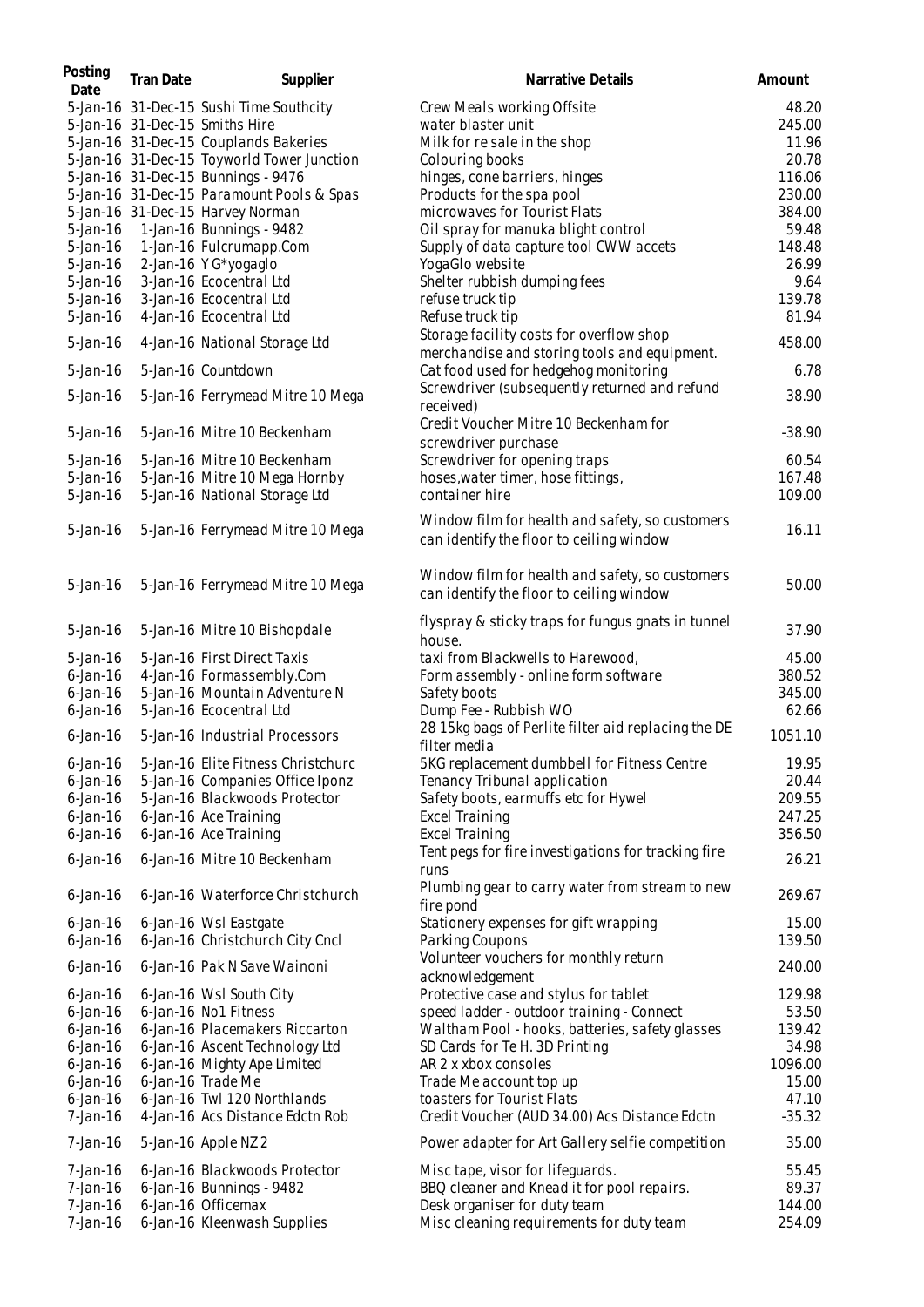| Posting<br>Date      | <b>Tran Date</b> | Supplier                                                       | Narrative Details                                                                                       | Amount          |
|----------------------|------------------|----------------------------------------------------------------|---------------------------------------------------------------------------------------------------------|-----------------|
| $7$ -Jan-16          |                  | 6-Jan-16 Warehouse Stationery                                  | USB flash drives for library customers to<br>purchase                                                   | 101.40          |
| 7-Jan-16             |                  | 6-Jan-16 Omc Power Equipment                                   | Safety equipment for fire fighting chainsaw kit                                                         | 384.50          |
| $7$ -Jan-16          |                  | 6-Jan-16 Hcd Flow - Chch                                       | replacment fittings for suction hoses re pumps                                                          | 122.40          |
| $7$ -Jan-16          |                  | 6-Jan-16 Hcd Flow - Chch                                       | Credit Voucher Hcd Flow - Chch credit for fittings<br>for suction hoses re pumps, returned fittings     | $-500.00$       |
| 7-Jan-16<br>7-Jan-16 |                  | 6-Jan-16 Flickr Pro 2 Years<br>6-Jan-16 Ipwea Nz               | Libraries Flickr account pro Subscription 2 years<br>Updated technical manual - IIMM 2015               | 68.86<br>599.25 |
| $7$ -Jan-16          |                  | 6-Jan-16 Bunnings - 9482                                       | Cleaning products and items to protect poolside<br>steps.                                               | 300.37          |
| 7-Jan-16             |                  | 6-Jan-16 Createsend.Com Ema                                    | Recreation and Sport Centres Welcome Email 6<br>January 2016                                            | 7.51            |
| $7$ -Jan-16          |                  | 6-Jan-16 Id Solutions                                          | lanyards for gallery IDs                                                                                | 77.28           |
| $7$ -Jan-16          |                  | 6-Jan-16 Blackwoods Protector                                  | 1st aid equipment-plasters, bandages, tape                                                              | 40.22           |
| $7$ -Jan-16          |                  | 6-Jan-16 Computer Dynamics Ltd                                 | Patch leads IT fitout Halswell                                                                          | 117.39          |
| 7-Jan-16             |                  | 6-Jan-16 Computer Dynamics Ltd                                 | Patch leads LYT Temp project                                                                            | 358.58          |
| 7-Jan-16             |                  | 6-Jan-16 D33c Trade Me Pay Now                                 | T-Shirt Press Unit - Te H                                                                               | 527.50          |
| 7-Jan-16             |                  | 6-Jan-16 Farmers 5579                                          | Trousers                                                                                                | 79.99           |
| $7$ -Jan-16          |                  | 6-Jan-16 Couplands Bakeries                                    | bread and milk for resale in the shop                                                                   | 21.86           |
| 7-Jan-16             |                  | 6-Jan-16 The Naked Baker Ltd                                   | sandwiches and rolls for resale                                                                         | 86.02           |
| 7-Jan-16             |                  | 6-Jan-16 The Naked Baker Ltd                                   | sandwiches and rolls for resale                                                                         | 139.67          |
| $7$ -Jan-16          |                  | 6-Jan-16 The Naked Baker Ltd                                   | sandwiches and rolls for resale                                                                         | 156.40          |
| 7-Jan-16<br>7-Jan-16 |                  | 7-Jan-16 Freshchoice Barrington<br>7-Jan-16 Twl 178 Barrington | items for smell machine in Southern Centre<br>Kinetic sand kit for Southern Centre texture theme        | 23.29<br>48.00  |
|                      |                  |                                                                |                                                                                                         |                 |
| 7-Jan-16             |                  | 7-Jan-16 Noel Leeming 3h                                       | storage for garden ph                                                                                   | 45.60           |
| 7-Jan-16             |                  | 7-Jan-16 Pak N Save Hornby                                     | Milk for tearoom                                                                                        | 13.92           |
| 7-Jan-16             |                  | 7-Jan-16 Fresh Choice Parklands                                | PK Milk                                                                                                 | 2.95            |
| 7-Jan-16             |                  | 7-Jan-16 New World Halswell                                    | kitchen equipment for Te Hapua                                                                          | 90.15           |
| $7$ -Jan-16          |                  | 7-Jan-16 Wsl South City                                        | Stationery - lever arch folders (30)                                                                    | 74.70           |
| 8-Jan-16             |                  | 6-Jan-16 Cips Australia Pty                                    | Chartered Institute of Procurement & Supply<br>Conference                                               | 299.88          |
| 8-Jan-16             |                  | 6-Jan-16 Cips Australia Pty                                    | Chartered Institute of Procurement & Supply<br>Conference                                               | 299.88          |
| 8-Jan-16             |                  | 6-Jan-16 Ryder NZ Ltd                                          | gas bottle for BBQ units                                                                                | 478.58          |
| 8-Jan-16             |                  | 7-Jan-16 Bunnings - 9476                                       | paint brushes & tape                                                                                    | 65.01           |
| 8-Jan-16             |                  | 7-Jan-16 Kevin Daly Mowers Ltd                                 | small plant maintenance - Echo 2124                                                                     | 291.00          |
| 8-Jan-16             | 7-Jan-16 Ipenz   |                                                                | membership/registration IPENZ                                                                           | 598.00          |
| 8-Jan-16             |                  | 7-Jan-16 Bunnings - 9482                                       | brushes and paint                                                                                       | 62.96           |
| 8-Jan-16             |                  | 7-Jan-16 Edgeware Post Shop                                    | Stamps for Wayne Youle postcard project                                                                 | 320.00          |
| 8-Jan-16             |                  | 7-Jan-16 Companies Office Iponz                                | Tenancy Tribunal application                                                                            | 20.44           |
| 8-Jan-16             |                  | 7-Jan-16 Companies Office Iponz                                | Tenancy Tribunal application                                                                            | 20.44           |
| 8-Jan-16             |                  | 7-Jan-16 Companies Office Iponz                                | Tenancy Tribunal application                                                                            | 20.44           |
| 8-Jan-16             |                  | 7-Jan-16 Companies Office Iponz                                | Tenancy Tribunal application                                                                            | 20.44           |
| 8-Jan-16             |                  | 7-Jan-16 Ministry Of Justice                                   | Tenancy Tribunal application                                                                            | 50.00           |
| 8-Jan-16             |                  | 7-Jan-16 Redwood Aquatics                                      | Credit Voucher Redwood Aquatics                                                                         | $-129.95$       |
| 8-Jan-16             |                  | 7-Jan-16 Global Pc Riccarton                                   | storage device for statues                                                                              | 11.95           |
| 8-Jan-16             |                  | 7-Jan-16 Bunnings - 9476                                       | liquid nails & broom handles                                                                            | 125.28          |
| 8-Jan-16             |                  | 7-Jan-16 Chain Reaction Limited                                | bike pump                                                                                               | 140.00          |
| 8-Jan-16             |                  | 7-Jan-16 Bunnings - 9482                                       | Threaded rod, wrench<br>Wet & dry vac for Jellie Park (Change room                                      | 185.92          |
| 8-Jan-16             |                  | 7-Jan-16 Bunnings - 9476                                       | corridor) & sun glasses                                                                                 | 617.98          |
| 8-Jan-16             |                  | 7-Jan-16 Oderings Nurseries                                    | Plant Food                                                                                              | 22.99           |
| 8-Jan-16             |                  | 7-Jan-16 Couplands Bakeries                                    | Bread for re sale in the shop                                                                           | 19.80           |
| 8-Jan-16             |                  | 8-Jan-16 Spotlight Stores NZ Ltd                               | Table cloths for boardroom                                                                              | 37.00           |
| 8-Jan-16             |                  | 8-Jan-16 Mitre 10 Mega Hornby                                  | pipe fittings re watering plants, bolt cutters, screw<br>diver set, screws, taps, valve, fix it sealant | 372.92          |
| 8-Jan-16             |                  | 8-Jan-16 Hammer Hardware                                       | Power plug for microwave                                                                                | 5.50            |
| 8-Jan-16             |                  | 8-Jan-16 Briscoes Chch Salisbury                               | Batteries for Playaways emergency supply                                                                | 33.58           |
| 8-Jan-16             |                  | 8-Jan-16 Repco Northwood 52                                    | Power steering fluid for tractor. Lynch pins for<br>trailer.                                            | 19.28           |
| 8-Jan-16             |                  | 8-Jan-16 Dove Electronics                                      | IE & C - Modem PS70                                                                                     | 716.45          |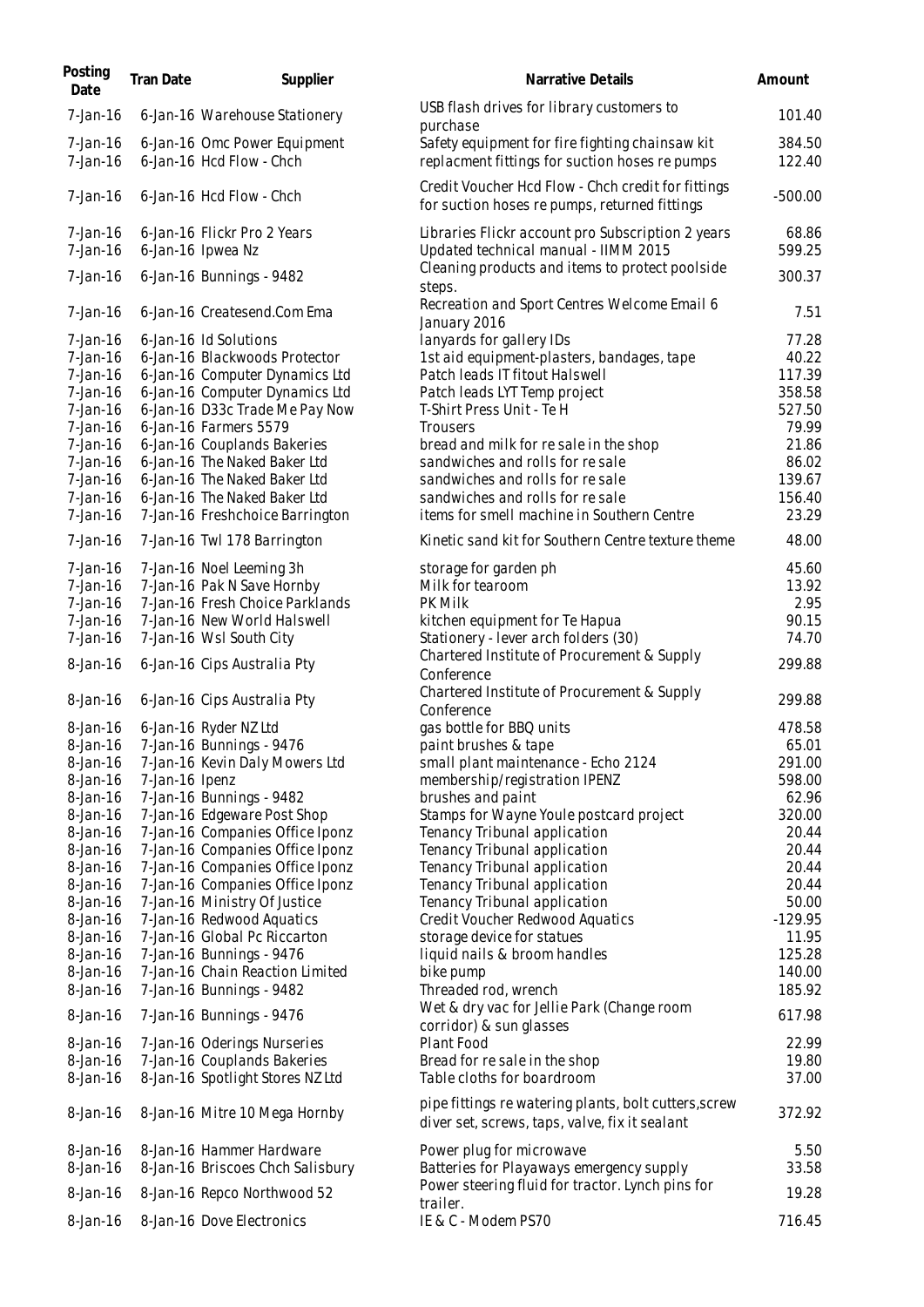| Posting                 | <b>Tran Date</b>             | Supplier                                                                       | Narrative Details                                                                                   | Amount           |
|-------------------------|------------------------------|--------------------------------------------------------------------------------|-----------------------------------------------------------------------------------------------------|------------------|
| Date<br>8-Jan-16        |                              | 8-Jan-16 Dove Electronics                                                      | IE&C - Serial Modem PS128                                                                           | 716.45           |
| $8$ -Jan-16<br>8-Jan-16 |                              | 8-Jan-16 Dove Electronics<br>8-Jan-16 Briscoes Chch Salisbury                  | IE & C = Serial Modem - PS28<br>cleaning equipment for Te Hapua cleaning                            | 716.45<br>135.06 |
| $8$ -Jan-16             |                              | 8-Jan-16 Wsl Belfast                                                           | cupboard<br>Rolls for cash register                                                                 | 19.12            |
| 11-Jan-16               |                              | 7-Jan-16 Trumba Corporation                                                    | Trumba licence january 2016                                                                         | 201.70           |
| 11-Jan-16               |                              | 7-Jan-16 Paypal *flexibletec                                                   | Cable sock - Temp LYT & UR reopening                                                                | 606.50           |
| 11-Jan-16               |                              | 8-Jan-16 Kmart - Shirley                                                       | Bowls for staff room                                                                                | 12.00            |
| 11-Jan-16               |                              | 8-Jan-16 Ross Galt Lock & Key                                                  | Door maintenance                                                                                    | 84.25            |
|                         |                              |                                                                                |                                                                                                     |                  |
| 11-Jan-16               |                              | 8-Jan-16 Hcd Flow - Chch                                                       | Credit Voucher Hcd Flow - Chch credit for fittings<br>for suction hoses re pumps, returned fittings | $-500.00$        |
| 11-Jan-16               |                              | 8-Jan-16 Bunnings - 9476                                                       | car wash for vehicles                                                                               | 29.69            |
| 11-Jan-16               |                              | 8-Jan-16 Ecocentral Ltd                                                        | Eco dump from Lytt                                                                                  | 154.24           |
| 11-Jan-16               |                              | 8-Jan-16 Companies Office Iponz                                                | Tenancy Tribunal application                                                                        | 20.44            |
| 11-Jan-16               |                              | 8-Jan-16 Companies Office Iponz                                                | Tenancy Tribunal application                                                                        | 20.44            |
| 11-Jan-16               |                              | 8-Jan-16 Bunnings - 9482                                                       | Threaded rod                                                                                        | 18.53            |
| 11-Jan-16               |                              | 8-Jan-16 Couplands Bakeries                                                    | bread and milk for re sale in the shop                                                              | 33.82            |
| 11-Jan-16               |                              | 8-Jan-16 Farmlands Co-Operative So                                             | Rat bait and stations                                                                               | 423.48           |
| 11-Jan-16               |                              | 9-Jan-16 Balsamiq                                                              | Wire framing software for webpage and                                                               | 18.77            |
|                         |                              |                                                                                | application development                                                                             |                  |
| 11-Jan-16               |                              | 9-Jan-16 Sprout Social                                                         | Social media monitoring software                                                                    | 309.67           |
| 11-Jan-16               |                              | 9-Jan-16 New World Stanmore                                                    | Provision of Refreshments morning tea -                                                             | 34.95            |
|                         |                              |                                                                                | consulate staff and delegates                                                                       |                  |
|                         |                              | 11-Jan-16 10-Jan-16 Bunnings - 9482                                            | bolts and cablel ties                                                                               | 54.18            |
|                         |                              | 11-Jan-16 10-Jan-16 Ecocentral Ltd                                             | Dumping fees for Animal Shelter                                                                     | 19.28            |
|                         |                              | 11-Jan-16 10-Jan-16 Couplands Bakeries                                         | bread and milk for re sale in the shop                                                              | 29.90            |
|                         |                              | 11-Jan-16 11-Jan-16 Living Springs<br>11-Jan-16 11-Jan-16 Pak N Save Riccarton | LMH Board (Living Springs) - 16 Dec 2015                                                            | 328.50<br>10.98  |
|                         |                              |                                                                                | toilet paper for No 6 house<br>Heavy duty Handcream for staff use bfore book                        |                  |
|                         |                              | 11-Jan-16 11-Jan-16 Countdown                                                  | handling and milk for staffroom                                                                     | 31.56            |
|                         |                              | 11-Jan-16 11-Jan-16 Caltex Redwood                                             | milk for staffroom                                                                                  | 11.00            |
|                         |                              | 11-Jan-16 11-Jan-16 Texture Plants Lt                                          | Plants foe section A                                                                                | 307.71           |
|                         |                              | 11-Jan-16 11-Jan-16 Wsl Eastgate                                               | Stationery                                                                                          | 68.94            |
|                         |                              | 11-Jan-16 11-Jan-16 Total Pos Solutions                                        | Transaction processed in error - credit received                                                    | 60.00            |
|                         |                              | 11-Jan-16 11-Jan-16 Total Pos Solutions                                        | <b>Credit Voucher Total Pos Solutions</b>                                                           | $-60.00$         |
|                         |                              | 11-Jan-16 11-Jan-16 Total Pos Solutions                                        | 100x Eftpos receipt rolls for continued operations                                                  | 69.00            |
|                         |                              | 11-Jan-16 11-Jan-16 Nzrc Online Shop                                           | First Aid Course                                                                                    | 210.00           |
|                         |                              | 12-Jan-16 10-Jan-16 Wufoo.Com/charge                                           | Vendor Survey Monkey On-line Fee                                                                    | 46.84            |
|                         |                              | 12-Jan-16 11-Jan-16 Bunnings - 9482                                            | Paint thinners for volunteers                                                                       | 43.32            |
|                         |                              | 12-Jan-16 11-Jan-16 Bp Oil New Zealand L                                       | Extra Milk 11/1/2016                                                                                | 14.98            |
|                         |                              | 12-Jan-16 11-Jan-16 Richard Suckling                                           | Eye examination - 2 yearly                                                                          | 85.20            |
|                         |                              | 12-Jan-16 11-Jan-16 Edgeware Post Shop                                         | Stamps for Wayne Youle postcard project                                                             | 400.00           |
|                         |                              | 12-Jan-16 11-Jan-16 Createsend.Com Ema                                         | Summer Bootcamp                                                                                     | 42.51            |
|                         |                              | 12-Jan-16 11-Jan-16 Artist Guitars                                             | Stand for donated guitar for customers to use.<br>However, the wrong item was invoiced and sent     | 18.00            |
|                         |                              | 12-Jan-16 11-Jan-16 Companies Office Iponz                                     | Tenancy Tribunal application                                                                        | 20.44            |
|                         |                              | 12-Jan-16 11-Jan-16 Companies Office Iponz                                     | Tenancy Tribunal application                                                                        | 20.44            |
|                         |                              | 12-Jan-16 11-Jan-16 Companies Office Iponz                                     | Tenancy Tribunal application                                                                        | 20.44            |
|                         |                              | 12-Jan-16 11-Jan-16 New World St Martins                                       | morning tea supplies for eastenders volunteers                                                      | 20.00            |
|                         |                              | 12-Jan-16 11-Jan-16 Blackwoods Protector                                       | safety boots                                                                                        | 389.01           |
|                         |                              | 12-Jan-16 11-Jan-16 Resene Paints                                              | Expenses accrued for Christchurch Art Gallery                                                       | 105.35           |
|                         |                              | 12-Jan-16 11-Jan-16 Egmont Commercial Ltd                                      | reopening exhibitions<br>Felco FE2 Secateurs x 3                                                    | 360.52           |
|                         |                              | 12-Jan-16 11-Jan-16 Nz Safety Br 23                                            | H & S Supplies                                                                                      | 33.01            |
|                         |                              | 12-Jan-16 11-Jan-16 Bunnings - 9476                                            | rubber mallet, paint brushes and plumbers tape                                                      | 53.79            |
|                         |                              | 12-Jan-16 11-Jan-16 Bunnings - 9476                                            | Umbrellas + Earmuffs + rubbish bags                                                                 | 401.90           |
|                         | 12-Jan-16 11-Jan-16 Trade Me |                                                                                | Trade Me account top up                                                                             | 50.00            |
|                         | 12-Jan-16 11-Jan-16 Trade Me |                                                                                | Trade Me account top up                                                                             | 50.00            |
|                         |                              |                                                                                | ipad required for collecting 360 visitor survey                                                     |                  |
|                         |                              | 12-Jan-16 12-Jan-16 Noel Leeming 12                                            | information                                                                                         | 728.99           |
|                         |                              | 12-Jan-16 12-Jan-16 Wsl Papanui                                                | envelopes for letterbox drop                                                                        | 113.97           |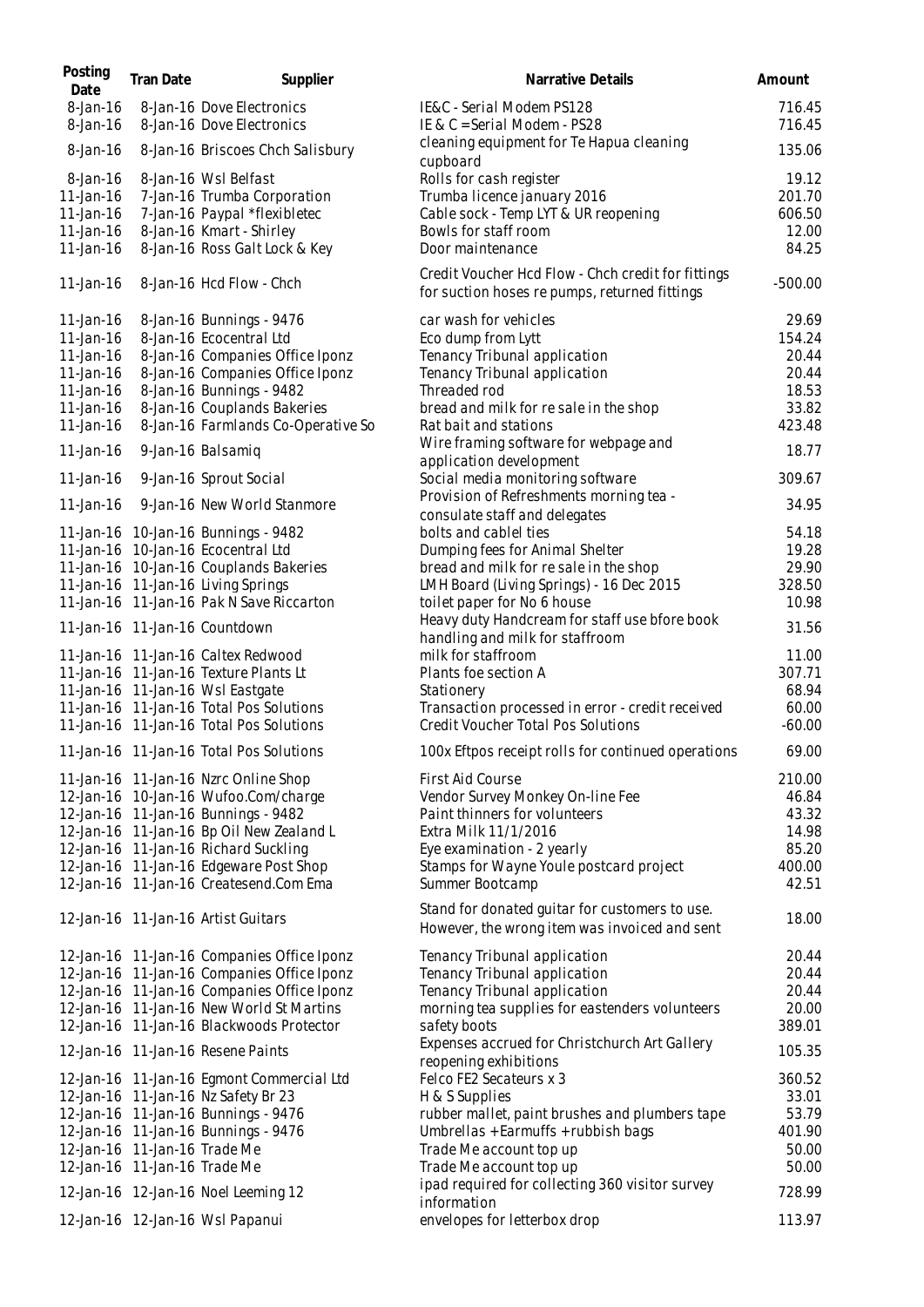| Posting<br>Date              | <b>Tran Date</b> | Supplier                                                                 | Narrative Details                                                                    | Amount         |
|------------------------------|------------------|--------------------------------------------------------------------------|--------------------------------------------------------------------------------------|----------------|
|                              |                  | 12-Jan-16 12-Jan-16 Dyers Rd Timber & Bldg                               | Shelving                                                                             | 42.16          |
|                              |                  | 12-Jan-16 12-Jan-16 Ferrymead Mitre 10 Mega                              | In House Maintenance - WO                                                            | 150.66         |
|                              |                  | 12-Jan-16 12-Jan-16 Wsl South City                                       | stationary trays etc for storeage area c/s                                           | 152.11         |
|                              |                  | 12-Jan-16 12-Jan-16 Ccc Parking                                          | Car parking for meeting with Promoter                                                | 3.60           |
|                              |                  | 12-Jan-16 12-Jan-16 Ccc Parking                                          | Parking - InfoCouncil Training                                                       | 6.70           |
|                              |                  | 12-Jan-16 12-Jan-16 Fresh Choice Parklands                               | Staff Room expenses -<br>coffee/tea/milk/sugar/dishwash cloths/detergent             | 61.21          |
|                              |                  | 12-Jan-16 12-Jan-16 Trents Wholesale Ltd                                 | Reward and recognition for all six Rec and Sport<br>Centres and Outdoor pools.       | 95.22          |
|                              |                  | 12-Jan-16 12-Jan-16 New World Northwood<br>12-Jan-16 12-Jan-16 Countdown | Groynes milk 1 x 2lt 4 x long life<br>Milk for Port Hills tearoom                    | 10.75<br>19.50 |
|                              |                  | 12-Jan-16 12-Jan-16 Twl 120 Northlands                                   | Purchase of a fan for reception to keep staff cool,<br>old one broke.                | 59.00          |
|                              |                  | 12-Jan-16 12-Jan-16 Flowers On Cashmere                                  | Flower arrangments for Civic Awards<br>Presentation on 11 Dec at Function Room Civic | 83.00          |
|                              |                  | 12-Jan-16 12-Jan-16 Flowers On Cashmere                                  | Flower arrangments for Civic Awards<br>Presentation on 1 Dec at Function Room Civic  | 84.00          |
|                              |                  | 12-Jan-16 12-Jan-16 Mitre 10 Beckenham                                   | multi meter tester and rubbish pick up tool                                          | 39.22          |
| 12-Jan-16 12-Jan-16 Nzra     |                  |                                                                          | PoolSafe Jellie Park                                                                 | 690.00         |
| 12-Jan-16 12-Jan-16 Nzra     |                  |                                                                          | PoolSafe Membership 2016 Halswell                                                    | 690.00         |
|                              |                  | 12-Jan-16 12-Jan-16 Standards New Zealand                                | NZ Standards - NZS 5828:2015                                                         | 287.73         |
|                              |                  | 12-Jan-16 12-Jan-16 Freshchoice Barrington                               | Milk for Spreydon staffroom                                                          | 2.19           |
|                              |                  | 12-Jan-16 12-Jan-16 Sign Vinyl NZ 2002 Ltd                               | Sample T-Shirt vinyl for Te H                                                        | 21.85          |
|                              |                  | 12-Jan-16 12-Jan-16 Xcm Group Limited                                    | Charlie Cap embriodery ccc                                                           | 5.00           |
|                              |                  | 12-Jan-16 12-Jan-16 Twl 181 Belfast                                      | sunscreen and hats for grounds men, dish<br>brushes for accommodation                | 63.09          |
|                              |                  | 12-Jan-16 12-Jan-16 Twl 120 Northlands                                   | 2 x Nilfisk vacuum cleaner bags for Community<br>Room cleaner (owned by CCL)         | 30.00          |
|                              |                  | 13-Jan-16 11-Jan-16 Countdown Online Shopping                            | Hearings Panel catering week beg 11 Jan 2016                                         | 215.66         |
| 13-Jan-16 12-Jan-16 Trailcom |                  |                                                                          | Winch Wire                                                                           | 174.72         |
|                              |                  | 13-Jan-16 12-Jan-16 Asmuss Water Systems Ltd                             | In House Maintenance - WO                                                            | 179.69         |
|                              |                  | 13-Jan-16 12-Jan-16 Companies Office Iponz                               | Tenancy Tribunal application                                                         | 20.44          |
|                              |                  | 13-Jan-16 12-Jan-16 Bp Connect Marshlands                                | milk for bottle lake staff room                                                      | 14.98          |
|                              |                  | 13-Jan-16 12-Jan-16 Nz Property Inst Inc                                 | Annual Fees Property Institute                                                       | 800.00         |
|                              |                  | 13-Jan-16 12-Jan-16 Microfilm Digital Print                              | printing                                                                             | 716.34         |
|                              |                  | 13-Jan-16 12-Jan-16 Boulevard Cafe & Bar                                 | Catering for Australian High Commissioner visit<br>on 13 January                     | 18.00          |
|                              |                  | 13-Jan-16 12-Jan-16 Bunnings - 9482                                      | cement for bins, tools                                                               | 357.49         |
|                              |                  | 13-Jan-16 12-Jan-16 Oderings Nurseries                                   | Plants for section a curators garden                                                 | 85.27          |
|                              |                  | 13-Jan-16 12-Jan-16 Couplands Bakeries                                   | bread and milk for re sale in the shop                                               | 19.88          |
|                              |                  | 13-Jan-16 13-Jan-16 Countdown                                            | Reimbursement of student expenses                                                    | 400.00         |
|                              |                  | 13-Jan-16 13-Jan-16 Fairfax Media (Ps)                                   | Monthly Press Account for December 2015                                              | 298.35         |
|                              |                  | 13-Jan-16 13-Jan-16 Paper Plus Eastgate                                  | conference acknowledgements                                                          | 100.00         |
|                              |                  | 13-Jan-16 13-Jan-16 Twl 123 Eastgate                                     | In House Maintenance - IE&C WO                                                       | 297.00         |
|                              |                  | 13-Jan-16 13-Jan-16 Linden Leaves Ltd                                    | CHCH promotional items for Women's Open Golf<br>Players                              | 877.45         |
|                              |                  | 13-Jan-16 13-Jan-16 Wsl South City                                       | stationary trays etc for storeage area c/s                                           | 29.97          |
|                              |                  | 13-Jan-16 13-Jan-16 Southern Inst Technolog                              | Project management course                                                            | 379.00         |
|                              |                  | 13-Jan-16 13-Jan-16 Wsl South City                                       | Art materials for Summer activity                                                    | 60.55          |
|                              |                  | 13-Jan-16 13-Jan-16 Placemakers Riccarton                                | Timber deck fernery                                                                  | 4.00           |
|                              |                  | 13-Jan-16 13-Jan-16 Placemakers Riccarton                                | Nails hose connections                                                               | 99.95          |
|                              |                  | 13-Jan-16 13-Jan-16 The Mad Butcher Colombo                              | Consumables - onions for BBQ                                                         | 24.00          |
|                              |                  | 13-Jan-16 13-Jan-16 Halswell Timber                                      | Vic Park Latters Spur Seat repair timber                                             | 202.34         |
|                              |                  | 13-Jan-16 13-Jan-16 Fresh Choice Parklands                               | PK Milk                                                                              | 2.95           |
|                              |                  | 14-Jan-16 11-Jan-16 Dri Www Shareit Info                                 | Bopup notification S/W renewal                                                       | 392.45         |
|                              |                  | 14-Jan-16 12-Jan-16 Fiddlesticks                                         | no alcohol. 2 x soft drinks - meeting with<br>sponsorship contractor                 | 16.00          |
|                              |                  | 14-Jan-16 13-Jan-16 Bp Connect Edgeware                                  | Reimbursement of student expenses                                                    | 300.00         |
|                              |                  | 14-Jan-16 13-Jan-16 Createsend.Com Ema                                   | Recreation and Sport Centres Welcome Email 6<br>January 2016                         | 7.95           |
|                              |                  | 14-Jan-16 13-Jan-16 Ross Galt Lock & Key                                 | padlocks and keys for southern parks                                                 | 856.50         |
|                              |                  | 14-Jan-16 13-Jan-16 Blackwoods Protector                                 | safety footwear                                                                      | 137.97         |
|                              |                  | 14-Jan-16 13-Jan-16 Min Bus Innovation & Em                              | Tenancy Tribunal application                                                         | 20.44          |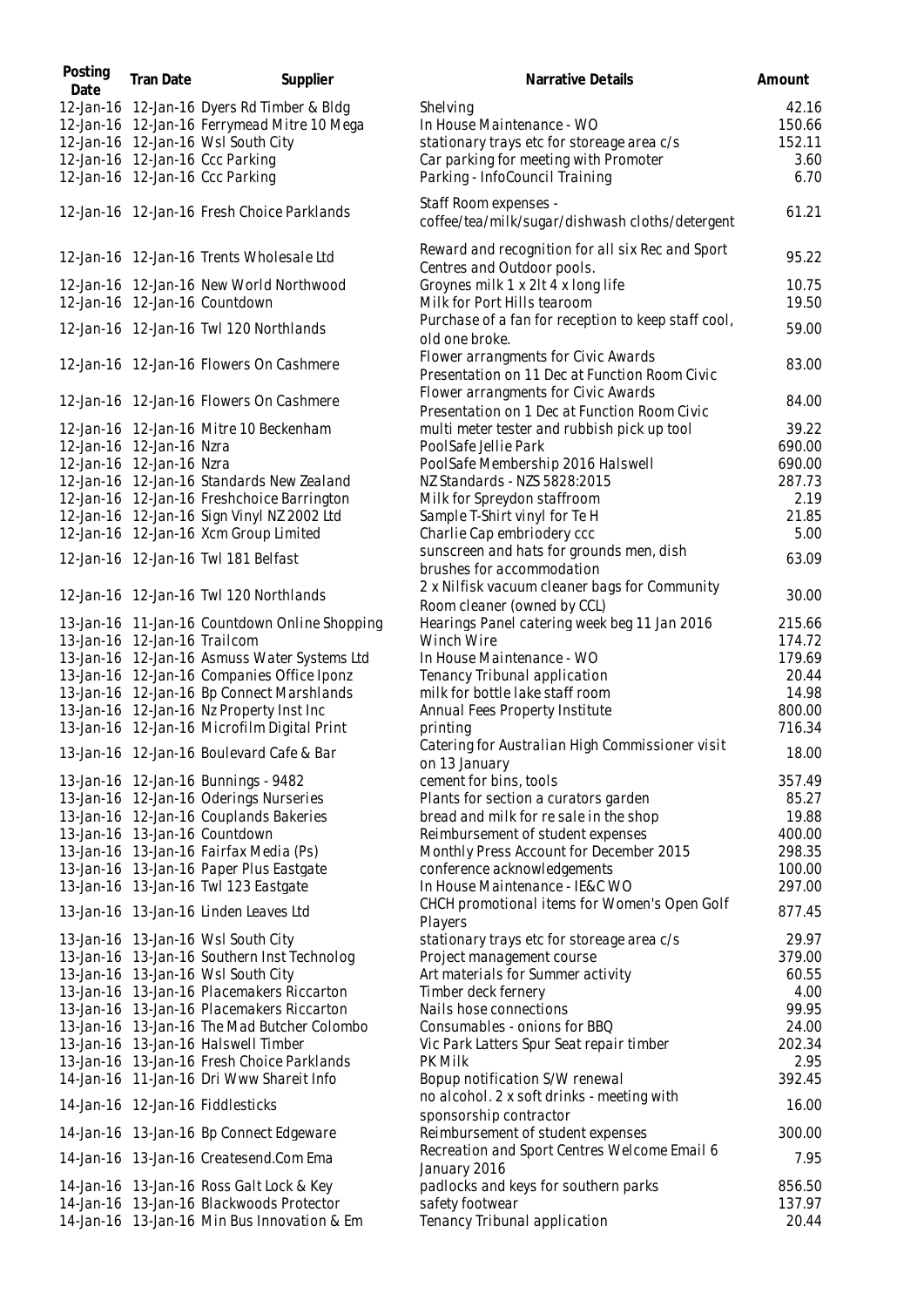| Posting<br>Date              | <b>Tran Date</b> | Supplier                                                                             | Narrative Details                                                                     | Amount           |
|------------------------------|------------------|--------------------------------------------------------------------------------------|---------------------------------------------------------------------------------------|------------------|
|                              |                  | 14-Jan-16 13-Jan-16 Dept Of Intrnl Affairs<br>14-Jan-16 13-Jan-16 Couplands Bakeries | Birth certificate ordered for artist research<br>Consumables - Norman Kirk Courts BBQ | 26.50<br>6.99    |
|                              |                  | 14-Jan-16 13-Jan-16 Mad Butcher Ferry Road                                           | Consumables - Norman Kirk Courts BBQ<br>additional provisions                         | 63.84            |
|                              |                  | 14-Jan-16 13-Jan-16 Computer Dynamics Ltd                                            | Balance 10m patch leads for Temp LYT                                                  | 42.78            |
|                              |                  | 14-Jan-16 13-Jan-16 Gilmac New Zealand                                               | Tea, hot choc, milk, shower curtains                                                  | 485.22           |
|                              |                  | 14-Jan-16 14-Jan-16 Active Electrical                                                | Lights bulb for banking room                                                          | 32.19            |
|                              |                  | 14-Jan-16 14-Jan-16 Mitre 10 Mega Hornby                                             | Misc items for pool side                                                              | 211.05           |
|                              |                  | 14-Jan-16 14-Jan-16 Countdown                                                        | Food purchased for YA event                                                           | 10.96            |
|                              |                  | 14-Jan-16 14-Jan-16 Paper Plus Barringtons                                           | Farewell cards for staff                                                              | 43.96            |
|                              |                  | 14-Jan-16 14-Jan-16 Dyers Rd Timber & Bldg                                           | In House Maintenance - WO                                                             | 22.56            |
|                              |                  | 14-Jan-16 14-Jan-16 Briscoes Chch Salisbury                                          | Microwave For Cafe<br>Costs for placing a recruitment Ad with a                       | 507.98           |
| 14-Jan-16 14-Jan-16 Nzra     |                  |                                                                                      | professional body as agreed with HR recruitment<br>team                               | 103.50           |
|                              |                  | 14-Jan-16 14-Jan-16 Countdown Chch Airport                                           | Bishopdale Skate Jam Misc expenses                                                    | 37.98            |
|                              |                  | 14-Jan-16 14-Jan-16 Rubber Stamps                                                    | 2 inked pads for CCC Seal                                                             | 26.60            |
|                              |                  | 14-Jan-16 14-Jan-16 Wsl South City                                                   | Wall Planner                                                                          | 29.99            |
|                              |                  | 14-Jan-16 14-Jan-16 Briscoes Chch Salisbury                                          | Glasses for Mayor's Lounge                                                            | 49.98            |
|                              |                  |                                                                                      | Morning and Afternoon tea supplies for Mayors                                         |                  |
|                              |                  | 14-Jan-16 14-Jan-16 New World South City                                             | Lounge                                                                                | 63.97            |
|                              |                  | 14-Jan-16 14-Jan-16 Adgraphix Ltd                                                    | Expenses accrued for Christchurch Art Gallery<br>opening exhibitions installation.    | 69.00            |
|                              |                  | 14-Jan-16 14-Jan-16 Briscoes Chch Salisbury                                          | cooking equipment for Te Hapua kitchens                                               | 239.98           |
|                              |                  | 14-Jan-16 14-Jan-16 Total Pos Solutions                                              | eftpos rolls                                                                          | 57.50            |
|                              |                  | 15-Jan-16 13-Jan-16 Cips Australia Pty                                               | Chartered Institute of Procurement & Supply<br>National Conference                    | 299.88           |
|                              |                  | 15-Jan-16 13-Jan-16 Facebk *Irubp8ss62                                               | Friday Night Foodtrucks Facebook post                                                 | 30.25            |
|                              |                  | 15-Jan-16 13-Jan-16 Www.Neccontract.Com                                              | (120 pounds) NEC Contract bundle                                                      | 272.84           |
|                              |                  | 15-Jan-16 14-Jan-16 Bunnings - 9476                                                  | insect sprays                                                                         | 76.87            |
|                              |                  | 15-Jan-16 14-Jan-16 Bunnings - 9482                                                  | Hose Cart - WO                                                                        | 169.00           |
| 15-Jan-16 14-Jan-16 Net 24   |                  |                                                                                      | Website costs                                                                         | 34.44            |
|                              |                  |                                                                                      | Recreation and Sport Centres 3 Month                                                  |                  |
|                              |                  | 15-Jan-16 14-Jan-16 Createsend.Com Ema                                               | Membership Renewal Discount January 2016                                              | 7.50             |
|                              |                  | 15-Jan-16 14-Jan-16 Createsend.Com Ema                                               | Recreation and Sport Centres 12 Month<br>Membership Renewal Discount November 2015    | 8.23             |
|                              |                  | 15-Jan-16 14-Jan-16 Cenvp.Org                                                        | Membership for Certified Environmental<br>Practioner                                  | 383.72           |
|                              |                  | 15-Jan-16 14-Jan-16 Min Bus Innovation & Em                                          | Tenancy Tribunal application                                                          | 20.44            |
|                              |                  | 15-Jan-16 14-Jan-16 Min Bus Innovation & Em                                          | Tenancy Tribunal application                                                          | 20.44            |
|                              |                  | 15-Jan-16 14-Jan-16 Digiweb New Zealand Ltd                                          | Season of Cycling webhosing - MTB website                                             | 189.75           |
|                              |                  |                                                                                      | Paint to batch up wall due to piece of equipment                                      |                  |
|                              |                  | 15-Jan-16 14-Jan-16 Resene Paints                                                    | being removed                                                                         | 53.10            |
|                              |                  | 15-Jan-16 14-Jan-16 Veale&hulme Optometrst<br>15-Jan-16 14-Jan-16 Co Sell Ltd        | eye test                                                                              | 51.75            |
|                              |                  |                                                                                      | Dellware Chiller for laboratory                                                       | 672.75           |
|                              |                  | 15-Jan-16 14-Jan-16 Bunnings - 9476                                                  | plants & plant pots                                                                   | 327.92           |
|                              |                  | 15-Jan-16 14-Jan-16 Bunnings - 9476                                                  | plant pots                                                                            | 420.75           |
|                              |                  | 15-Jan-16 14-Jan-16 Min For Primary Industrie<br>15-Jan-16 14-Jan-16 Swimjoy NZ Ltd  | Annual Facility Fee \$342.76<br>1 No. Pacer clock motor and adaptor for lap clock     | 342.76<br>333.50 |
|                              |                  |                                                                                      | at Pioneer Pool<br>Expenses accrued for Christchurch Art Gallery                      |                  |
|                              |                  | 15-Jan-16 14-Jan-16 Bunnings - 9476                                                  | opening exhibitions installation.                                                     | 144.19           |
|                              |                  | 15-Jan-16 14-Jan-16 Mad Butcher Ferry Road                                           | Consumables - Dover Courts BBQ                                                        | 31.43            |
|                              |                  | 15-Jan-16 14-Jan-16 Corporate Consumable                                             | Evoluent mouse SR 841243                                                              | 181.08           |
|                              |                  | 15-Jan-16 14-Jan-16 Farmers 5579                                                     | 2 x Trouser Belt                                                                      | 69.98            |
|                              |                  | 15-Jan-16 14-Jan-16 Blackwoods Protector                                             | motorcycle boots                                                                      | 189.52           |
| 15-Jan-16 14-Jan-16 Casbolts |                  |                                                                                      | Helmet and Gloves                                                                     | 337.00           |
|                              |                  | 15-Jan-16 14-Jan-16 The Cleaners Warehouse                                           | cleaning equpment for Te Hapua                                                        | 102.50           |
|                              |                  | 15-Jan-16 14-Jan-16 Couplands Bakeries                                               | bread and milk for re sale in the shop                                                | 15.92            |
|                              |                  | 15-Jan-16 14-Jan-16 Yellow Pages Group                                               | monthly yellow pages fee                                                              | 247.24           |
|                              |                  | 15-Jan-16 14-Jan-16 Bunnings - 9482                                                  | padlocks, chain, BBQ brushes, plugs                                                   | 297.19           |
| 15-Jan-16 14-Jan-16 Nanoosi  |                  |                                                                                      | new hot plates for flat 1                                                             | 299.00           |
|                              |                  | 15-Jan-16 14-Jan-16 Ross Galt Lock & Key                                             | re key 4 padlocks to master keys locks                                                | 328.00           |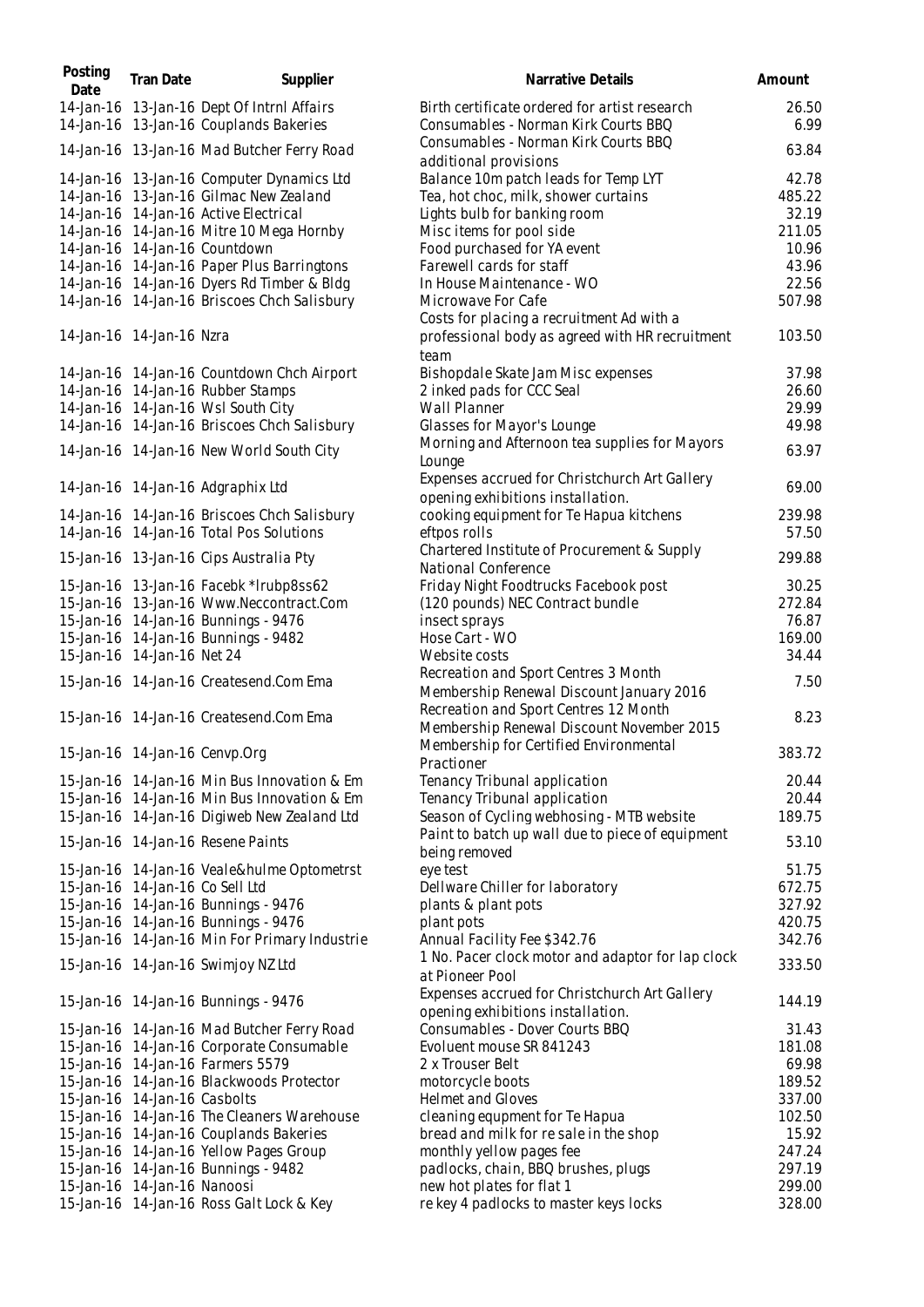| Posting<br>Date               | <b>Tran Date</b> | Supplier                                                                            | Narrative Details                                                                        | Amount           |
|-------------------------------|------------------|-------------------------------------------------------------------------------------|------------------------------------------------------------------------------------------|------------------|
| 15-Jan-16 14-Jan-16 Net 24    |                  |                                                                                     | Monthly team text alerting system - Decisions<br>[DAH]                                   | 11.50            |
|                               |                  | 15-Jan-16 15-Jan-16 Dyers Rd Timber & Bldg                                          | In House Maintenance - WO                                                                | 50.85            |
|                               |                  | 15-Jan-16 15-Jan-16 Mrc Transmark Limited                                           | In House Maintenance Grit Tanks                                                          | 147.18           |
|                               |                  | 15-Jan-16 15-Jan-16 Vendhq.Com                                                      | Vend licence January 2016                                                                | 674.00           |
|                               |                  | 15-Jan-16 15-Jan-16 Geosystems NZ Ltd Chch                                          | Equipment - Tree Borer                                                                   | 322.00           |
|                               |                  | 15-Jan-16 15-Jan-16 Pak N Save Northlands                                           | skate jam BBq supplies                                                                   | 36.38            |
|                               |                  |                                                                                     | Cable ties for general use and small padlocks for                                        |                  |
|                               |                  | 15-Jan-16 15-Jan-16 Ferrymead Mitre 10 Mega                                         | the French Farm toilets exy dump cash box.                                               | 69.96            |
|                               |                  | 15-Jan-16 15-Jan-16 Reinz Incorporated                                              | Monthly updates to 30 June 2016 Housing Price<br>Index                                   | 575.00           |
|                               |                  | 15-Jan-16 15-Jan-16 Total Food Equipment                                            | Litter bins for visitor Centre                                                           | 686.40           |
|                               |                  | 15-Jan-16 15-Jan-16 Just Incredible Nb                                              | Bishopdale Skate Jam Misc Expenses                                                       | 17.97            |
|                               |                  | 15-Jan-16 15-Jan-16 Chch City Council Civic                                         | Liquor License for a cash bar for 3 public                                               | 207.00           |
|                               |                  |                                                                                     | programme events                                                                         |                  |
|                               |                  | 15-Jan-16 15-Jan-16 Countdown                                                       | Spot fabric cleaner for chairs and soft toys                                             | 14.98            |
|                               |                  | 15-Jan-16 15-Jan-16 The Mad Butcher Colombo                                         | Consumables - Haast Courts BBQ                                                           | 21.00            |
|                               |                  | 15-Jan-16 15-Jan-16 Pgg Wrightson Water Chc                                         | irrigation fittings and 2 sprinkler heads to<br>replace damaged ones                     | 487.41           |
|                               |                  | 15-Jan-16 15-Jan-16 Global Culture                                                  | Lyttelton Volunteer Uniform                                                              | 101.20           |
|                               |                  | 15-Jan-16 15-Jan-16 Jae Services Christchurch                                       | Steam clean upholstery, Beckenham Service                                                | 200.00           |
|                               |                  | 18-Jan-16 14-Jan-16 Facebk *hh4lh82t62                                              | Centre                                                                                   | 71.78            |
|                               |                  |                                                                                     | Rec & Sport Facebook post                                                                |                  |
|                               |                  | 18-Jan-16 14-Jan-16 Paypal *buildingnet                                             | <b>BWOF Officers Forum</b><br><b>BWOF Officers Forum</b>                                 | 793.50<br>793.50 |
|                               |                  | 18-Jan-16 14-Jan-16 Paypal *buildingnet<br>18-Jan-16 14-Jan-16 Dropbox*h6vm8r4qc6h8 | Dropbox sub                                                                              | 15.91            |
|                               |                  |                                                                                     | Stamps for sale in BG Visitor Centre shop - Batch                                        | 997.50           |
|                               |                  | 18-Jan-16 15-Jan-16 Nz Post Stamps Centr                                            | #355428/1<br>door stop and glue for steamroom and safety                                 |                  |
|                               |                  | 18-Jan-16 15-Jan-16 Bunnings - 9476                                                 | paint                                                                                    | 39.73            |
|                               |                  | 18-Jan-16 15-Jan-16 Createsend.Com Ema                                              | Graham Condon temporary toddler pool closure                                             | 19.69            |
|                               |                  | 18-Jan-16 15-Jan-16 Fabric Vision                                                   | Ribbon for Belfast opening                                                               | 24.00            |
|                               |                  | 18-Jan-16 15-Jan-16 Min Bus Innovation & Em                                         | Tenancy Tribunal application                                                             | 20.44            |
|                               |                  | 18-Jan-16 15-Jan-16 Fresh Choice Parklands                                          | community support biscuits and milk for workday                                          | 18.88            |
|                               |                  | 18-Jan-16 15-Jan-16 Bunnings - 9482                                                 | 800700944                                                                                | 25.10            |
|                               |                  | 18-Jan-16 15-Jan-16 Bp 2go Sockburn                                                 | Gas Bottle refill for Halswell Pool BBQ                                                  | 38.50            |
|                               |                  | 18-Jan-16 15-Jan-16 Omc Power Equipment                                             | parts to repair tree loppers                                                             | 24.80            |
|                               |                  | 18-Jan-16 15-Jan-16 Blackwoods Protector                                            | Pioneer pipe repair                                                                      | 59.74            |
|                               |                  | 18-Jan-16 15-Jan-16 Blackwoods Protector                                            | PPE safety boots & glasses                                                               | 113.39           |
|                               |                  | 18-Jan-16 15-Jan-16 Service Fees - Spendvision                                      | Service Fees Spendvision                                                                 | 1375.34          |
|                               |                  | 18-Jan-16 15-Jan-16 Gracol Composites Ltd                                           | 100No. grate spacers 2 lengths fibreglass rod for<br>over flow channels at Wharenui Pool | 51.61            |
|                               |                  | 18-Jan-16 15-Jan-16 Paypal *newzealandp                                             | Pay Pal error - to be repaid                                                             | 20.00            |
|                               |                  | 18-Jan-16 15-Jan-16 Paknsave Moorhouse                                              | Consumables - Haast Courts BBQ additional                                                | 16.68            |
|                               |                  |                                                                                     | provisions<br>Consumables - Hennessy Place BBQ additional                                |                  |
|                               |                  | 18-Jan-16 15-Jan-16 Mad Butcher Ferry Road                                          | provision                                                                                | 27.93            |
| 18-Jan-16 16-Jan-16 Atlassian |                  |                                                                                     | Site Connection                                                                          | 32.06            |
|                               |                  | 18-Jan-16 16-Jan-16 Bunnings - 9476                                                 | Rod and srews for aerobics room matt holders                                             | 38.28            |
|                               |                  | 18-Jan-16 16-Jan-16 Optimal Workshop                                                | Card sorting software for user testing                                                   | 139.00           |
|                               |                  | 18-Jan-16 16-Jan-16 Facebk *pw3kz8ent2                                              | January Pools Open Facebook posts                                                        | 330.48           |
|                               |                  | 18-Jan-16 16-Jan-16 Briscoes Chch Salisbury                                         | cups and water jug                                                                       | 29.91            |
|                               |                  | 18-Jan-16 16-Jan-16 Pb Technologies Christchu                                       | Projector Screen for Rec Room                                                            | 133.00           |
|                               |                  | 18-Jan-16 17-Jan-16 Bunnings - 9482                                                 | netting, lock, staples, screws                                                           | 92.00            |
|                               |                  | 18-Jan-16 17-Jan-16 Lincraft NZ Limited                                             | Hama beads for maker space box                                                           | 38.91            |
|                               |                  | 18-Jan-16 17-Jan-16 New World Rolleston                                             | kitchen supplies                                                                         | 36.11            |
|                               |                  | 18-Jan-16 18-Jan-16 James Bull & Co                                                 | cut keys for No 6 garage                                                                 | 36.00            |
|                               |                  | 18-Jan-16 18-Jan-16 Winstone Glass                                                  | Buildings - Repair Broken Glass                                                          | 773.55           |
|                               |                  | 18-Jan-16 18-Jan-16 Pak N Save Northlands                                           | Pak n Sav Mthly Account                                                                  | 339.32           |
|                               |                  | 18-Jan-16 18-Jan-16 Ccc Parking                                                     | Parking for meeting                                                                      | 3.60             |
|                               |                  | 18-Jan-16 18-Jan-16 Noel Leeming On Line                                            | Art Gallery - Prize pack for Tangle                                                      | 910.00           |
|                               |                  | 18-Jan-16 18-Jan-16 Party Warehouse                                                 | Equipment hire 18/12/15 event                                                            | 163.00           |
|                               |                  | 18-Jan-16 18-Jan-16 Crown Relocations                                               | Office relocation from Peterborough Street                                               | 574.30           |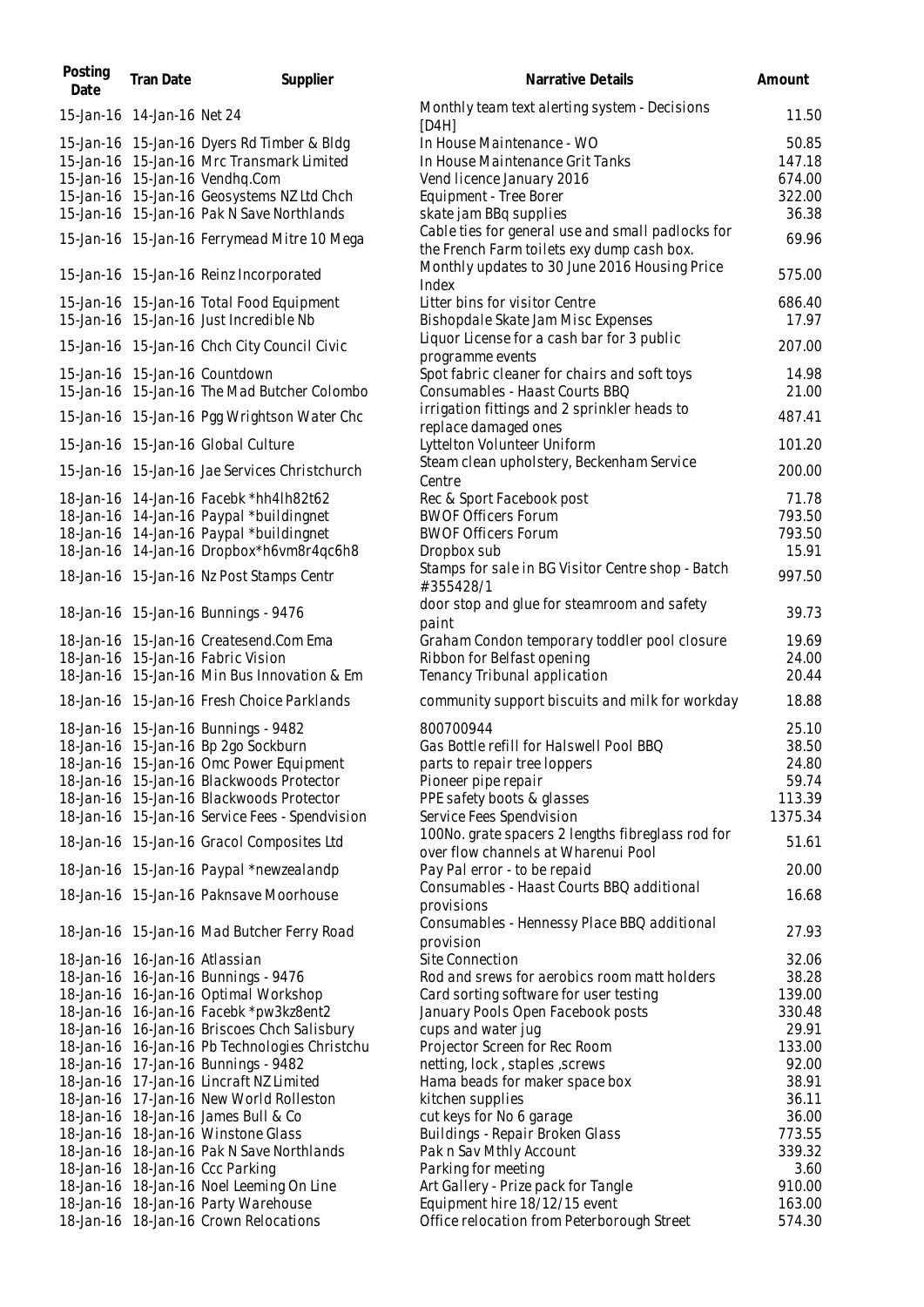| Posting<br>Date | <b>Tran Date</b>              | Supplier                                      | Narrative Details                                                                         | Amount  |
|-----------------|-------------------------------|-----------------------------------------------|-------------------------------------------------------------------------------------------|---------|
|                 |                               | 18-Jan-16 18-Jan-16 Crown Relocations         | Relocation from Peterborough St.                                                          | 763.79  |
|                 |                               | 18-Jan-16 18-Jan-16 Arthurs Pass Cafe         | Day trip to Westland council. west coast                                                  | 8.80    |
|                 |                               | 18-Jan-16 18-Jan-16 Trademe Paynow            | Movable Stand for Whiteboard                                                              | 42.48   |
|                 |                               | 19-Jan-16 17-Jan-16 Paknsave Moorhouse        | Biscuits for visitors attending meetings                                                  | 28.93   |
|                 |                               | 19-Jan-16 18-Jan-16 Hcd Flow - Chch           | In House Maintenance - WO                                                                 | 1084.70 |
|                 |                               | 19-Jan-16 18-Jan-16 Egmont Commercial Lt M/o  | gloves and propagation snips                                                              | 100.56  |
|                 |                               | 19-Jan-16 18-Jan-16 Bunnings - 9476           | Paint and brushes for spin studio                                                         | 199.15  |
|                 |                               | 19-Jan-16 18-Jan-16 Total Pos Solutions       | Till receipt Paper for Terminals at GC Reception                                          | 115.92  |
|                 |                               | 19-Jan-16 18-Jan-16 Bunnings - 9482           | hasp and staple and wood                                                                  | 71.31   |
|                 |                               | 19-Jan-16 18-Jan-16 Nzia Website              | Annual membership fee for NZ Institute of<br>Architects                                   | 458.49  |
|                 |                               | 19-Jan-16 18-Jan-16 Nzia Website              | professional subscription                                                                 | 458.49  |
|                 |                               | 19-Jan-16 18-Jan-16 Createsend.Com Ema        | Resource Consents Newsletter January 2016<br>Stand for donated guitar for customers area. | 10.72   |
|                 |                               | 19-Jan-16 18-Jan-16 Artist Guitars            | Please note \$18 towards this purchase came from<br>store                                 | 4.00    |
|                 |                               | 19-Jan-16 18-Jan-16 Artist Guitars            | Replacement strings for donated guitar for<br>customer area                               | 21.00   |
|                 |                               | 19-Jan-16 18-Jan-16 Min Bus Innovation & Em   | Tenancy Tribunal application                                                              | 20.44   |
|                 |                               | 19-Jan-16 18-Jan-16 Min Bus Innovation & Em   | Tenancy Tribunal application                                                              | 20.44   |
|                 |                               | 19-Jan-16 18-Jan-16 Min Bus Innovation & Em   | Tenancy Tribunal application                                                              | 20.44   |
|                 |                               | 19-Jan-16 18-Jan-16 Ministry Of Justice       | Attachment order to recover debt                                                          | 50.00   |
|                 |                               |                                               | InReach GPS safety device subscription - Port                                             |         |
|                 |                               | 19-Jan-16 18-Jan-16 Pivotel Communicat        | Hills                                                                                     | 39.95   |
|                 |                               | 19-Jan-16 18-Jan-16 Pivotel Communicat        | InReach GPS safety device - Port Hills                                                    | 39.95   |
|                 |                               | 19-Jan-16 18-Jan-16 New Zealand Planning Inst | NZPI Membership                                                                           | 425.00  |
|                 |                               | 19-Jan-16 18-Jan-16 Elite Fitness Christchurc | Exercycle for rehabilitation from work ACC<br>injuries                                    | 179.95  |
|                 |                               | 19-Jan-16 18-Jan-16 Boulevard Cafe & Bar      | Catering for Singaporean Government Official<br>Delegation visit on 18 January            | 140.00  |
|                 |                               | 19-Jan-16 18-Jan-16 Bunnings - 9482           | hose reel & garden pots                                                                   | 271.56  |
|                 |                               | 19-Jan-16 18-Jan-16 Computer Dynamics Ltd     | Various AV & network patch cables - IT fit out for<br>Te Hapua: Halswell Centre           | 143.80  |
|                 |                               | 19-Jan-16 18-Jan-16 Bunnings - 9482           | Coach bolts                                                                               | 31.91   |
|                 |                               | 19-Jan-16 18-Jan-16 Stihl Shop Northwood      | <b>Brushcutter line</b>                                                                   | 91.00   |
|                 |                               | 19-Jan-16 18-Jan-16 Terra Viva Home & Garden  | Plants for section A and E                                                                | 82.37   |
|                 |                               |                                               | Inadvertent personal purchase - ink cartridges -                                          |         |
|                 |                               | 19-Jan-16 18-Jan-16 Trademe Paynow            | on Trade-Me. Repaid 22/1/16                                                               | 14.98   |
|                 |                               | 19-Jan-16 18-Jan-16 Bunnings - 9482           | Wood and screws to fix screen in Rec room                                                 | 59.51   |
|                 |                               | 19-Jan-16 18-Jan-16 Quikshade Australia       | Replacement Parts for Cancer Society Gazebos                                              | 164.73  |
|                 |                               | 19-Jan-16 18-Jan-16 Kowhai Media Limited      | Botanic Gardens library                                                                   | 74.00   |
|                 | 19-Jan-16 18-Jan-16 Papertree |                                               | folders for hirer information Te Hapua. sticky<br>dots                                    | 24.95   |
|                 |                               |                                               | Parking - Board Related - January & February                                              | 6.70    |
|                 |                               | 19-Jan-16 19-Jan-16 Ccc Parking               | 2016                                                                                      |         |
|                 |                               | 19-Jan-16 19-Jan-16 Ccc Parking               | Parking - Board Related - January & February<br>2016                                      | 6.70    |
|                 |                               | 19-Jan-16 19-Jan-16 Mitre 10 Beckenham        | CRC spray for trap maintenance                                                            | 7.36    |
|                 |                               | 19-Jan-16 19-Jan-16 Goldpine Christchurch     | Wood baffles for traps                                                                    | 68.59   |
|                 |                               | 19-Jan-16 19-Jan-16 Ferrymead Mitre 10 Mega   | Tools                                                                                     | 99.00   |
|                 |                               | 19-Jan-16 19-Jan-16 Mitre 10 Beckenham        | Grout and dowel for repairing hole in floor                                               | 13.13   |
|                 |                               | 19-Jan-16 19-Jan-16 Twl 175 South City        | Rug for childrens area Parklands Library                                                  | 70.00   |
|                 |                               | 19-Jan-16 19-Jan-16 Twl 175 South City        | Sorrento rug for storytimes at Te Hapua Halswell<br>Centre                                | 149.00  |
|                 |                               | 19-Jan-16 19-Jan-16 Ccc Parking               | Parking for Customer & Community Services                                                 | 3.60    |
|                 |                               | 19-Jan-16 19-Jan-16 Geosystems NZ Ltd Chch    | meeting<br>hire of equipment                                                              | 28.75   |
|                 |                               |                                               | Catering - Akaroa Wairewa Board meetings of 16                                            | 20.00   |
|                 |                               | 19-Jan-16 19-Jan-16 Little River Cafe & Sto   | May, 10 July, 9 Sept                                                                      |         |
|                 |                               | 19-Jan-16 19-Jan-16 New World South City      | Councillors lunch for Annual Plan Meeting<br>Container hireinvoice not available dispute  | 93.72   |
|                 |                               | 19-Jan-16 19-Jan-16 National Storage Ltd      | frequent requests.                                                                        | 138.00  |
|                 |                               | 19-Jan-16 19-Jan-16 Wsl South City            | Resealable plastic bags for photo mail out, 2<br>sizes                                    | 17.94   |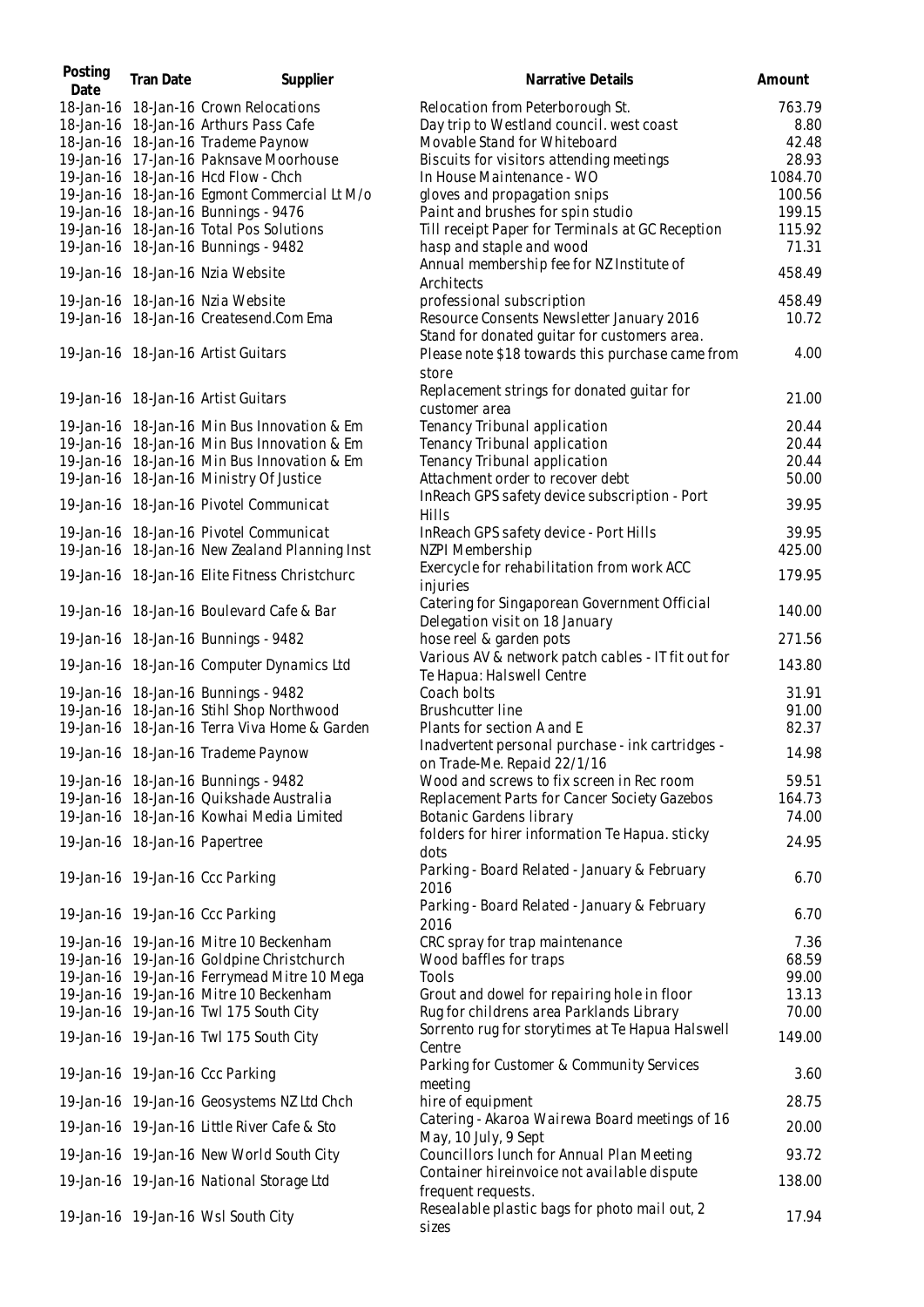| Posting<br>Date              | <b>Tran Date</b> | Supplier                                      | Narrative Details                                                                                        | Amount  |
|------------------------------|------------------|-----------------------------------------------|----------------------------------------------------------------------------------------------------------|---------|
|                              |                  | 19-Jan-16 19-Jan-16 Mitre 10 Beckenham        | Batterys HQP Counter                                                                                     | 9.56    |
|                              |                  | 19-Jan-16 19-Jan-16 Mitre 10 Beckenham        | Container HQP Track Counter                                                                              | 10.16   |
|                              |                  | 19-Jan-16 19-Jan-16 Geosystems NZ Ltd Chch    | pins & bubble for GPS pole repairs                                                                       | 40.25   |
|                              |                  | 19-Jan-16 19-Jan-16 Burwood Produce           | vegies for animals                                                                                       | 43.20   |
| 20-Jan-16 18-Jan-16 Balsamiq |                  |                                               | Wire framing software for webpage and                                                                    | 177.45  |
|                              |                  |                                               | application development - annual subscription                                                            |         |
|                              |                  | 20-Jan-16 19-Jan-16 Bunnings - 9482           | various paints                                                                                           | 238.90  |
|                              |                  | 20-Jan-16 19-Jan-16 Blackwoods Protector      | Respirator, Coveralls & gloves                                                                           | 74.76   |
|                              |                  | 20-Jan-16 19-Jan-16 Blackwoods Protector      | Safety footwear                                                                                          | 106.78  |
|                              |                  | 20-Jan-16 19-Jan-16 Ascot Television Ser      | Miscellaneous - TV service                                                                               | 5.00    |
|                              |                  | 20-Jan-16 19-Jan-16 Bunnings - 9482           | 800665867                                                                                                | 48.72   |
|                              |                  | 20-Jan-16 19-Jan-16 Bunnings - 9482           | shackles, scrapers for Spencer Park, ashphalt for<br><b>BLFP</b> and coast                               | 132.62  |
|                              |                  | 20-Jan-16 19-Jan-16 Kelly Engravers           | Metal plate engraving for the gift presented to<br>HMS Protector at the Civic Reception on 22<br>January | 43.70   |
|                              |                  | 20-Jan-16 19-Jan-16 Para Rubber Christchur    | pond scoop edmonds factory garden                                                                        | 99.94   |
|                              |                  | 20-Jan-16 19-Jan-16 Hcd Flow - Chch           | 2No. 25mm water jet nozzles and 2 rolls Ceelon<br>joint tape for Pioneer Pool                            | 77.00   |
|                              |                  | 20-Jan-16 19-Jan-16 Bunnings - 9482           | Bolt cutter, tool bags                                                                                   | 162.00  |
|                              |                  | 20-Jan-16 19-Jan-16 Bunnings - 9476           | irrigation connectors and twine                                                                          | 90.71   |
|                              |                  | 20-Jan-16 19-Jan-16 South Hort                | Alpine potting mix                                                                                       | 177.16  |
|                              |                  | 20-Jan-16 19-Jan-16 Nzls Cle - Zeald          | CPD top up training                                                                                      | 1455.00 |
|                              |                  | 20-Jan-16 19-Jan-16 Concrete Plus Ltd         | glue for bricks                                                                                          | 93.63   |
|                              |                  | 20-Jan-16 19-Jan-16 Concrete Plus Ltd         | glue for Mini golf area                                                                                  | 100.63  |
|                              |                  | 20-Jan-16 19-Jan-16 TL Parker Ltd             | Radio Bay service and 6 x radio battery                                                                  | 508.30  |
|                              |                  | 20-Jan-16 19-Jan-16 Couplands Bakeries        | Bread and milk for resale in the shop                                                                    | 21.90   |
|                              |                  | 20-Jan-16 19-Jan-16 Dhl Express               | Import fees for Hunger Drink packs (Catering<br>Notionals)                                               | 405.16  |
|                              |                  | 20-Jan-16 20-Jan-16 Standards New Zealand     | Standards NZ                                                                                             | 183.13  |
|                              |                  | 20-Jan-16 20-Jan-16 Mrc Transmark Limited     | In House Maintenance Grit Tank                                                                           | 686.14  |
|                              |                  | 20-Jan-16 20-Jan-16 Countdown                 | Milk for Carlyle staffroom                                                                               | 4.98    |
|                              |                  | 20-Jan-16 20-Jan-16 Trowel Trade Centre       | Painting Equipment for Tony deLautour Bunker<br>Project                                                  | 329.05  |
|                              |                  | 20-Jan-16 20-Jan-16 Fairfaxmedia Recurring    | Press subscription                                                                                       | 38.20   |
|                              |                  | 20-Jan-16 20-Jan-16 Fairfaxmedia Recurring    | Press subscription                                                                                       | 47.20   |
|                              |                  | 20-Jan-16 20-Jan-16 Ccc Parking               | CCC Booking Project parking                                                                              | 7.50    |
|                              |                  | 20-Jan-16 20-Jan-16 Ccc Parking               | parking while attending a meeting at Civic                                                               | 6.70    |
|                              |                  |                                               | Self Inking Stamp Purchased for Invoicing with                                                           |         |
|                              |                  | 20-Jan-16 20-Jan-16 Rubber Stamps             | the Strategy & Transformation Group<br>The Press subscription for Fendalton Governance                   | 63.00   |
|                              |                  | 20-Jan-16 20-Jan-16 Fairfaxmedia Recurring    | Team                                                                                                     | 38.20   |
|                              |                  | 20-Jan-16 20-Jan-16 Fairfaxmedia Recurring    | The Press for CAG library                                                                                | 35.00   |
|                              |                  | 20-Jan-16 20-Jan-16 Kennards Hire Chch        | hire plate compactor final payment after deposit                                                         | 150.00  |
| 20-Jan-16 20-Jan-16 Solgm    |                  |                                               | Health & Safety Roadshow - SOLGM                                                                         | 517.50  |
|                              |                  | 20-Jan-16 20-Jan-16 Modica Group Limited      | LIU Finger Tip Library service contract email to<br>SMS one month payment                                | 70.99   |
|                              |                  | 20-Jan-16 20-Jan-16 Arnold Products Ltd       | washing powder for camp laundry                                                                          | 190.27  |
|                              |                  | 21-Jan-16 19-Jan-16 Cips Australia Pty        | Chartered Institute of Procurement & Supply -<br>Membership                                              | 395.76  |
|                              |                  | 21-Jan-16 19-Jan-16 Harvey Norman             | USB data stick for SES data and report backup<br>storage                                                 | 19.00   |
|                              |                  | 21-Jan-16 19-Jan-16 Countdown Online Shopping | IHP Hearing Panel catering week beg 18 Jan 2016                                                          | 179.77  |
|                              |                  | 21-Jan-16 20-Jan-16 Blackwoods Protector      | safety boots x 2                                                                                         | 291.67  |
|                              |                  | 21-Jan-16 20-Jan-16 Bp 2go Linwood            | Boat Fuel - Midge Project Summer Sudents                                                                 | 37.78   |
|                              |                  | 21-Jan-16 20-Jan-16 Saecowilson - Christch    | In House Maintenance & consumables                                                                       | 734.87  |
|                              |                  | 21-Jan-16 20-Jan-16 Bunnings - 9476           | Brackets for new swissball rack                                                                          | 54.73   |
|                              |                  | 21-Jan-16 20-Jan-16 Para Rubber Christchur    | Rubber Matting for spin studio stage                                                                     | 240.00  |
|                              |                  | 21-Jan-16 20-Jan-16 Bunnings - 9482           | hooks screws nails etc                                                                                   | 178.32  |
|                              |                  | 21-Jan-16 20-Jan-16 Ecocentral Ltd            | refuse truck tip                                                                                         | 578.40  |
|                              |                  | 21-Jan-16 20-Jan-16 Bunnings - 9476           | Cleaning products                                                                                        | 195.67  |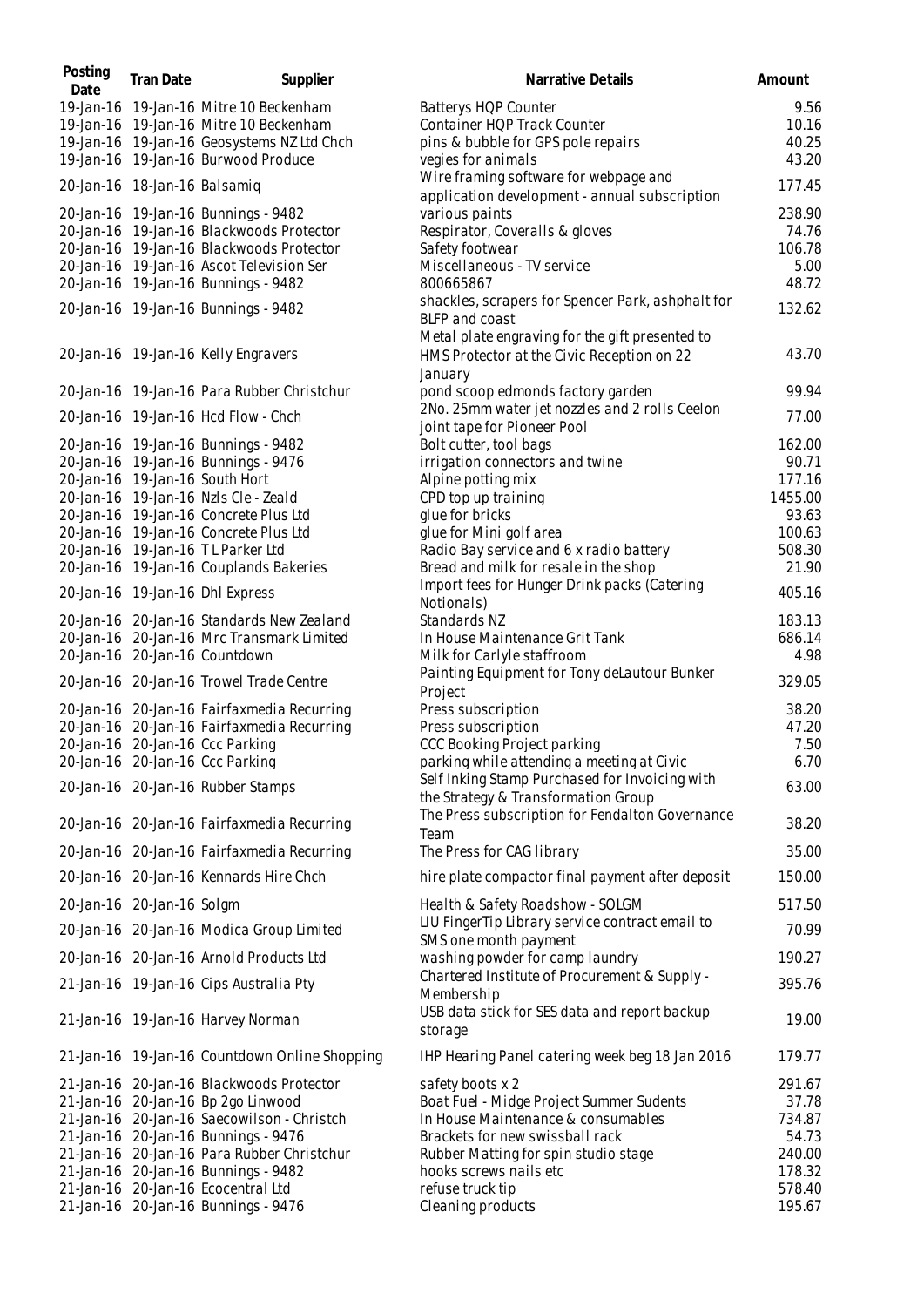| Posting<br>Date | <b>Tran Date</b>                                             | Supplier                                                                                                                                                                              | Narrative Details                                                                                                                     | Amount                            |
|-----------------|--------------------------------------------------------------|---------------------------------------------------------------------------------------------------------------------------------------------------------------------------------------|---------------------------------------------------------------------------------------------------------------------------------------|-----------------------------------|
|                 |                                                              | 21-Jan-16 20-Jan-16 Createsend.Com Ema                                                                                                                                                | Recreation and Sport Centres Welcome Email 20<br>January 2016                                                                         | 7.98                              |
|                 |                                                              | 21-Jan-16 20-Jan-16 Ross Galt Lock & Key<br>21-Jan-16 20-Jan-16 Min Bus Innovation & Em<br>21-Jan-16 20-Jan-16 Min Bus Innovation & Em<br>21-Jan-16 20-Jan-16 Min Bus Innovation & Em | padlocks and keys for Barrington Park<br>Tenancy Tribunal application<br>Tenancy Tribunal application<br>Tenancy Tribunal application | 220.60<br>20.44<br>20.44<br>20.44 |
|                 | 21-Jan-16 20-Jan-16 Ipwea Nz<br>21-Jan-16 20-Jan-16 Ipwea Nz | 21-Jan-16 20-Jan-16 Bp Connect Marshlands                                                                                                                                             | 5th Edition IIMM Manual x 4<br>5th Edition IIMM Manual x 4<br>Milk for BLFP staff tearoom                                             | 973.00<br>1150.00<br>7.49         |
|                 |                                                              | 21-Jan-16 20-Jan-16 Blackwoods Protector<br>21-Jan-16 20-Jan-16 Madinz NZ Catalogue<br>21-Jan-16 20-Jan-16 Ross Galt Lock & Key                                                       | safety boots<br>Corporate gifts - Framed arts, wooden carvings<br>Jellie new master padlocks                                          | 202.79<br>862.50<br>187.00        |
|                 |                                                              | 21-Jan-16 20-Jan-16 Couplands Bakeries<br>21-Jan-16 20-Jan-16 Nzls Cle - Zeald<br>21-Jan-16 20-Jan-16 Oneill Rentals                                                                  | Milk for Spreydon staffroom<br>Credit Voucher Nzls Cle - Zeald<br>rental truck for art movements ex Recall                            | 5.60<br>$-100.00$<br>234.44       |
|                 |                                                              | 21-Jan-16 20-Jan-16 Blackwoods Protector<br>21-Jan-16 20-Jan-16 Caltex Hornby<br>21-Jan-16 21-Jan-16 Sopers Macindoe Chch<br>21-Jan-16 21-Jan-16 Trents Wholesale Ltd                 | <b>Shoes</b><br>Milk for Hornby staffroom<br>Replacement door closer for Cowles Stadium<br>Lollie - Pool programming and prizes       | 189.52<br>6.00<br>261.89<br>47.61 |
|                 |                                                              | 21-Jan-16 21-Jan-16 Mobil Sydenham                                                                                                                                                    | Milk for Victoira Park staff tearoom                                                                                                  | 7.49                              |
|                 |                                                              | 21-Jan-16 21-Jan-16 Noel Leeming 12                                                                                                                                                   | Credit Voucher Noel Leeming 12 - credit for<br>incorrect device to connect laptop to datascreen                                       | $-27.26$                          |
|                 |                                                              | 21-Jan-16 21-Jan-16 Rubber Stamps                                                                                                                                                     | Self Inking stamp purchased                                                                                                           | 35.00                             |
|                 |                                                              | 21-Jan-16 21-Jan-16 Hammer Hardware                                                                                                                                                   | lock for concertina door                                                                                                              | 17.50                             |
|                 |                                                              | 21-Jan-16 21-Jan-16 Just Desserts<br>21-Jan-16 21-Jan-16 Briscoes Chch Salisbury                                                                                                      | Catering for farewell (long service)<br>Front of house Art Gallery set up for cleaning,<br>first aid and kitchen needs                | 100.00<br>246.92                  |
|                 |                                                              | 21-Jan-16 21-Jan-16 Kennards Hire Chch                                                                                                                                                | initial deposit for plate compactor hire                                                                                              | 15.00                             |
|                 |                                                              | 21-Jan-16 21-Jan-16 Pgg Wrightson Chch                                                                                                                                                | 20mm Ball cock and floats for balance tank at<br>Whale pool Brighton.                                                                 | 59.47                             |
|                 |                                                              | 21-Jan-16 21-Jan-16 Ferrymead Mitre 10 Mega                                                                                                                                           | Wheely bin bags                                                                                                                       | 44.81                             |
|                 |                                                              | 21-Jan-16 21-Jan-16 Twl 123 Eastgate                                                                                                                                                  | PLC17 - Work Table                                                                                                                    | 49.00                             |
|                 |                                                              | 21-Jan-16 21-Jan-16 Repco Sydenham 67                                                                                                                                                 | toggle for sprayer                                                                                                                    | 14.49                             |
|                 |                                                              | 21-Jan-16 21-Jan-16 Irrigation Warehouse                                                                                                                                              | toby box for stump cam                                                                                                                | 40.30                             |
|                 |                                                              | 21-Jan-16 21-Jan-16 Mitre 10 Rangiora<br>21-Jan-16 21-Jan-16 Mitre 10 Beckenham                                                                                                       | spraying equipment                                                                                                                    | 69.97<br>118.92                   |
|                 |                                                              | 21-Jan-16 21-Jan-16 Kenneally Timber Produc                                                                                                                                           | waltham pool sunblock and rubbish bags<br>post for put signs on                                                                       | 236.96                            |
|                 |                                                              | 21-Jan-16 21-Jan-16 Mitre 10 Mega Hornby                                                                                                                                              | key tags for community facilities keys                                                                                                | 24.40                             |
|                 |                                                              | 21-Jan-16 21-Jan-16 Four Square Akaroa                                                                                                                                                | Milk (3) for tea breaks, cream for volunteer's<br>Xmas party, serviettes for kitchen and paper cups                                   | 12.54                             |
|                 |                                                              | 22-Jan-16 20-Jan-16 Paknsave Moorhouse                                                                                                                                                | Shoe Polish Nugget for staff                                                                                                          | 10.18                             |
|                 |                                                              | 22-Jan-16 21-Jan-16 Kevin Daly Mowers Ltd                                                                                                                                             | Plant repairs for victa 1792 & 1777                                                                                                   | 235.00                            |
|                 |                                                              | 22-Jan-16 21-Jan-16 Saecowilson - Christch                                                                                                                                            | <b>Workshop Supplies</b>                                                                                                              | 240.35                            |
|                 |                                                              | 22-Jan-16 21-Jan-16 Blackwoods Protector                                                                                                                                              | In House Maintenance - WO                                                                                                             | 914.48                            |
|                 |                                                              | 22-Jan-16 21-Jan-16 Bunnings - 9482<br>22-Jan-16 21-Jan-16 Createsend.Com Ema                                                                                                         | safety glasses marine spray and brooms                                                                                                | 96.27<br>8.57                     |
|                 |                                                              | 22-Jan-16 21-Jan-16 Createsend.Com Ema                                                                                                                                                | Gallery TOGETHER update<br>Art Gallery Newsletter                                                                                     | 67.83                             |
|                 |                                                              | 22-Jan-16 21-Jan-16 Min Bus Innovation & Em                                                                                                                                           | Tenancy Tribunal application                                                                                                          | 20.44                             |
|                 |                                                              | 22-Jan-16 21-Jan-16 Hirepool Ltd Cp                                                                                                                                                   | Miscellaneous - Hirepool                                                                                                              | 47.94                             |
|                 |                                                              | 22-Jan-16 21-Jan-16 Ross Galt Lock & Key                                                                                                                                              | Master key for Shirley Lib.                                                                                                           | 15.00                             |
|                 |                                                              | 22-Jan-16 21-Jan-16 Bunnings - 9482                                                                                                                                                   | Angle brackets for Lytt                                                                                                               | 75.91                             |
|                 |                                                              | 22-Jan-16 21-Jan-16 New Zealand Planning Inst                                                                                                                                         | NZPI Annual Membership Fee                                                                                                            | 235.00                            |
|                 |                                                              | 22-Jan-16 21-Jan-16 New Zealand Planning Inst                                                                                                                                         | NZPI Annual Membership Fee                                                                                                            | 235.00                            |
|                 |                                                              | 22-Jan-16 21-Jan-16 New Zealand Planning Inst                                                                                                                                         | NZPI Annual Membership Fee                                                                                                            | 425.00                            |
|                 |                                                              | 22-Jan-16 21-Jan-16 New Zealand Planning Inst                                                                                                                                         | NZPI Annual Membership Fee                                                                                                            | 425.00                            |
|                 |                                                              | 22-Jan-16 21-Jan-16 New Zealand Planning Inst                                                                                                                                         | NZPI Annual Membership Fee                                                                                                            | 425.00                            |
|                 |                                                              | 22-Jan-16 21-Jan-16 New Zealand Planning Inst                                                                                                                                         | NZPI Annual Membership Fee                                                                                                            | 425.00                            |
|                 |                                                              | 22-Jan-16 21-Jan-16 New Zealand Planning Inst                                                                                                                                         | NZPI Annual Membership Fee                                                                                                            | 425.00                            |
|                 |                                                              | 22-Jan-16 22-Jan-16 Twl 123 Eastgate                                                                                                                                                  | Work Table & Chair                                                                                                                    | 40.00                             |
|                 |                                                              | 22-Jan-16 22-Jan-16 Shq Sheetmetal & Plate                                                                                                                                            | In House Maintenance - WO                                                                                                             | 60.00                             |
|                 |                                                              | 22-Jan-16 22-Jan-16 Minit NZ Ltd                                                                                                                                                      | Keys cut/maintenance                                                                                                                  | 80.20                             |
|                 |                                                              | 22-Jan-16 22-Jan-16 Hampton & Co Ltd<br>22-Jan-16 22-Jan-16 Global Culture                                                                                                            | Timber and ply for new spin stage<br>Staff uniforms for Spencer park                                                                  | 348.67<br>426.94                  |
|                 |                                                              |                                                                                                                                                                                       |                                                                                                                                       |                                   |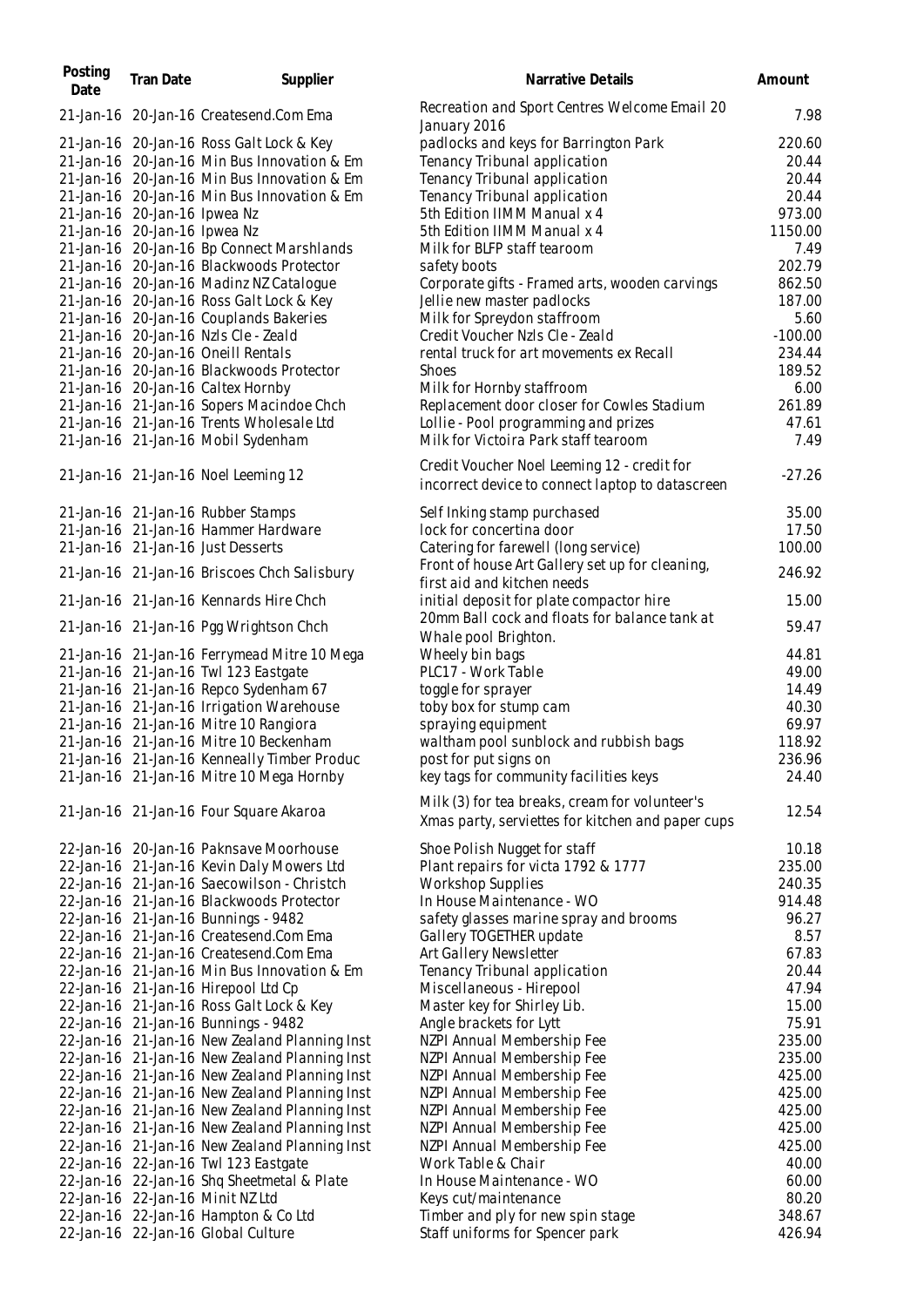| Posting<br>Date | <b>Tran Date</b>              | Supplier                                                                            | Narrative Details                                                          | Amount         |
|-----------------|-------------------------------|-------------------------------------------------------------------------------------|----------------------------------------------------------------------------|----------------|
|                 |                               | 22-Jan-16 22-Jan-16 Global Culture                                                  | Staff uniforms for Spencer park                                            | 662.40         |
|                 |                               | 22-Jan-16 22-Jan-16 Twl 220 Riccarton                                               | Stationery                                                                 | 10.00          |
|                 |                               | 22-Jan-16 22-Jan-16 Ccc Parking                                                     | Parking for TEED meeting                                                   | 5.15           |
|                 |                               | 22-Jan-16 22-Jan-16 New World Rolleston                                             | Dishwasher Cleaner                                                         | 59.90          |
|                 |                               | 22-Jan-16 22-Jan-16 Countdown                                                       | skate jam tomato sauce and Bread                                           | 13.00          |
|                 |                               | 22-Jan-16 22-Jan-16 Kennards Hire Papanui                                           | Generator for Skate jams                                                   | 185.00         |
|                 |                               | 22-Jan-16 22-Jan-16 Mitre 10 Beckenham                                              | hose reel and connectors for worm farm at Metro<br>Place                   | 61.48          |
|                 |                               | 22-Jan-16 22-Jan-16 Paper Plus South City<br>22-Jan-16 22-Jan-16 Twl 175 South City | Stationery rubbish bin<br>Stationery containers                            | 19.99<br>58.00 |
|                 |                               | 22-Jan-16 22-Jan-16 Ascent Technology Ltd                                           | Atdec TH-TVCB Telehook Mobile cart & HDMI                                  | 688.19         |
|                 |                               | 22-Jan-16 22-Jan-16 Briscoes Northlands                                             | switch<br>PLC17 System Work - Wo                                           | 119.98         |
|                 |                               | 22-Jan-16 22-Jan-16 Wsl Papanui                                                     | Blu-Tack x3 packets. Required for local<br>Shirely/Papanui events.         | 7.50           |
|                 |                               | 25-Jan-16 21-Jan-16 Paypal *buildingnet                                             | Building Networks - Council BWOF Officers Forum                            | 396.75         |
|                 |                               | 25-Jan-16 21-Jan-16 Paypal *mindkitsItd                                             | Mindkits - PLA filament / SLC                                              | 294.86         |
|                 |                               | 25-Jan-16 22-Jan-16 Edac Electronics Aus                                            | Network Software Licence SCADA Phone Support                               | 648.54         |
|                 |                               | 25-Jan-16 22-Jan-16 Edac Electronics Aus                                            | Software Licence - SCADA Phone Support                                     | 648.54         |
|                 |                               | 25-Jan-16 22-Jan-16 Bunnings - 9476                                                 | pegs                                                                       | 70.80          |
|                 | 25-Jan-16 22-Jan-16 Lft Group |                                                                                     | Radio Pouches and Antenna                                                  | 287.36         |
|                 |                               | 25-Jan-16 22-Jan-16 Htc Specialised Tooling                                         | equipment hire to carry out structural testing                             | 79.49          |
|                 |                               | 25-Jan-16 22-Jan-16 Fs *readdle                                                     | Readdle PDF ent sub Feb 16                                                 | 189.83         |
|                 |                               | 25-Jan-16 22-Jan-16 Hirepool Port A Loo                                             | Marquee Hire for AFFIRM 2015 event                                         | 280.06         |
|                 |                               | 25-Jan-16 22-Jan-16 Storage Box - Papanui                                           | storage box and resealable bags for LTA<br>education programmes            | 11.48          |
|                 |                               | 25-Jan-16 22-Jan-16 Harvey Norman Northw                                            | Vacumm cleaner bags for Styx Mill office cleaning                          | 25.90          |
|                 |                               | 25-Jan-16 22-Jan-16 Storage Box - Papanui                                           | replacement rubbish bin for Bottle Lake staff<br>room                      | 49.99          |
|                 |                               | 25-Jan-16 22-Jan-16 The Service Company Ltd                                         | cleaning products for Styx Mill office, first aid kit<br>for LTA programme | 103.20         |
|                 |                               | 25-Jan-16 22-Jan-16 Tussock Creek                                                   | ranger uniform - moleskin trousers                                         | 199.20         |
|                 |                               | 25-Jan-16 22-Jan-16 New Zealand Planning Inst                                       | NZPI Annual Membership Fee                                                 | 425.00         |
|                 |                               | 25-Jan-16 22-Jan-16 New Zealand Planning Inst                                       | NZPI Annual Membership Fee                                                 | 425.00         |
|                 |                               | 25-Jan-16 22-Jan-16 Farmlands Co-Operative So                                       | Dog & Poultry Food for Shelter                                             | 420.30         |
|                 |                               | 25-Jan-16 22-Jan-16 Ian Coombes Ltd                                                 | 1No. length 100mm pipe, 90 degree 100mm                                    | 214.92         |
|                 |                               |                                                                                     | elbow, 100mm flange and 100mm gasket for pipe<br>features                  |                |
|                 |                               | 25-Jan-16 22-Jan-16 The Naked Baker Ltd                                             | Sandwiches and rolls for resale in the cafe                                | 97.58          |
|                 |                               | 25-Jan-16 22-Jan-16 The Naked Baker Ltd                                             | Sandwiches and rolls for resale in the cafe                                | 99.19          |
|                 |                               | 25-Jan-16 22-Jan-16 The Naked Baker Ltd                                             | Sandwiches and rolls for resale in the cafe                                | 142.66         |
|                 |                               | 25-Jan-16 22-Jan-16 Pearsons Coal & Garden                                          | soil for beach access walkway in sumner                                    | 15.00          |
|                 |                               | 25-Jan-16 22-Jan-16 Pearsons Coal & Garden                                          | soil for beach access walkway in sumner                                    | 75.00          |
|                 |                               | 25-Jan-16 23-Jan-16 New World Halswell                                              | Baking paper for makerspace programme                                      | 3.79           |
|                 |                               | 25-Jan-16 23-Jan-16 Countdown Online Shopping                                       | <b>IHP Catering supplies</b>                                               | 107.92         |
|                 |                               | 25-Jan-16 24-Jan-16 Ecocentral Ltd                                                  | Dumping fees for shelter                                                   | 24.10          |
|                 |                               | 25-Jan-16 25-Jan-16 Gardenmakers                                                    | dump fees JAN 2016                                                         | 162.00         |
|                 |                               | 25-Jan-16 25-Jan-16 Gardenmakers                                                    | dump fees DEC 2015                                                         | 433.80         |
|                 |                               | 25-Jan-16 25-Jan-16 Gardenmakers                                                    | dump fees JAN 2016                                                         | 523.80         |
|                 |                               | 25-Jan-16 25-Jan-16 Gardenmakers                                                    | dump fees DEC 2015                                                         | 609.30         |
|                 |                               | 25-Jan-16 25-Jan-16 Appco Christchurch 58                                           | Lights for new spin stage                                                  | 170.20         |
|                 |                               | 25-Jan-16 25-Jan-16 Ferrymead Mitre 10 Mega                                         | Reopening Lyttelton Recreation Centre                                      | 23.40          |
|                 |                               | 25-Jan-16 25-Jan-16 Ccc Parking                                                     | CCC Booking Project Parking                                                | 7.50           |
|                 |                               | 25-Jan-16 25-Jan-16 Twl 181 Belfast                                                 | flexi tubs for nursery.                                                    | 79.00<br>12.40 |
|                 |                               | 25-Jan-16 25-Jan-16 Mitre 10 Beckenham<br>25-Jan-16 25-Jan-16 Caltex Redwood        | fastening for stile construction work<br>Milk for staff room               | 8.70           |
|                 |                               | 25-Jan-16 25-Jan-16 The Mad Butcher Colombo                                         | Consumables - Hennessy Place BBQ additional<br>provision                   | 8.00           |
|                 |                               | 25-Jan-16 25-Jan-16 Auckland District Law                                           | Auckland District Law Society - Property Seminar                           | 402.50         |
|                 |                               | 25-Jan-16 25-Jan-16 Fresh Choice Parklands                                          | PK Milk                                                                    | 2.95           |
|                 |                               |                                                                                     |                                                                            |                |